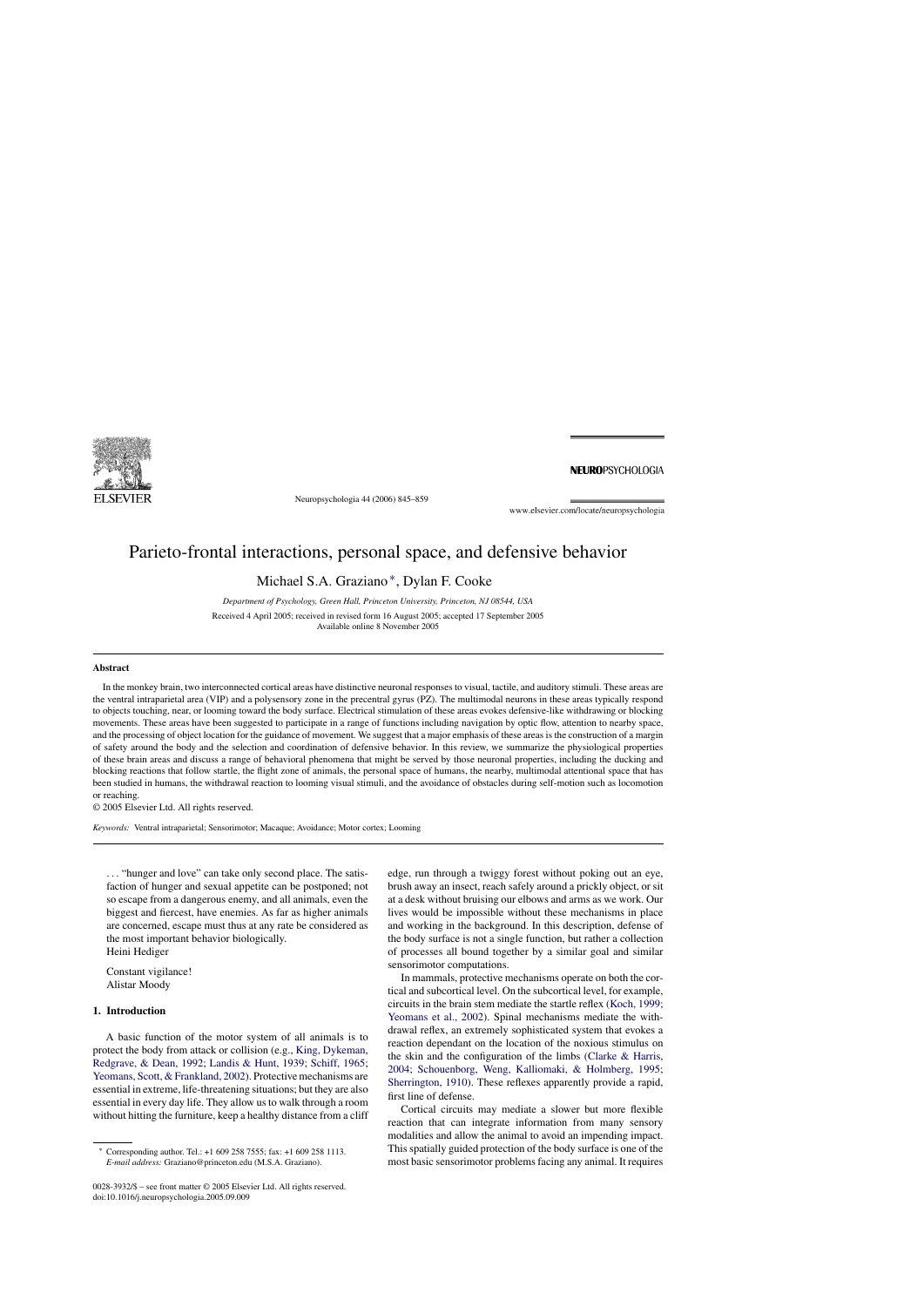monitoring the location and trajectory of nearby objects, calculating the region on the body that is potentially threatened, and coordinating the appropriate defensive response. The responses can include squinting, ducking, withdrawing from the direction of the potential threat, navigational veering during locomotion to avoid obstacles, and blocking an impending object with one body part (e.g. the forelimb) to protect another body part (e.g. the face). Defense of the body surface does not need to involve an overt movement. It can be as subtle as biasing the animal's ongoing movements to avoid a dangerous object.

Recently, two interconnected cortical areas in the monkey brain have been implicated in the control of spatially guided defensive movements [\(Graziano, Taylor, Moore, & Cooke,](#page-13-0) [2002\).](#page-13-0) These areas, shown in Fig. 1, are the ventral intraparietal area (VIP) and a polysensory zone in the precentral gyrus (PZ). Neurons in both areas are multimodal, responding to visual, tactile, and sometimes auditory stimuli (e.g. [Colby, Duhamel, &](#page-12-0) [Goldberg, 1993;](#page-12-0) [Duhamel, Colby, & Goldberg, 1998;](#page-12-0) [Graziano,](#page-13-0) [Hu, & Gross, 1997a;](#page-13-0) [Graziano, Reiss, & Gross, 1999;](#page-13-0) [Rizzolatti,](#page-14-0) [Scandolara, Matelli, & Gentilucci, 1981;](#page-14-0) [Schlack, Sterbing,](#page-14-0) [Hartung, Hoffmann, & Bremmer, 2002, in press\).](#page-14-0) These sensory responses have a bias for objects that are near or approaching the body. Electrical stimulation of both areas leads to a characteristic set of defensive-like movements, including ducking, squinting, and blocking, as if the monkey were defending the part of the body where the sensory receptive fields of the neurons are located [\(Cooke & Graziano, 2004a;](#page-12-0) [Cooke, Taylor, Moore, &](#page-12-0) [Graziano, 2003;](#page-12-0) [Graziano, Taylor, & Moore, 2002\).](#page-13-0) These two cortical areas probably serve a range of functions, judging from their range of neuronal properties. These diverse neuronal properties, however, share a common theme of processing space and movement near the body. We propose that a major function of these cortical areas is to maintain a margin of safety around the body and to coordinate actions that defend the body surface.

One purpose of this review is to emphasize a more ethological approach to understanding the functions of the posterior parietal areas and their associated frontal areas. The physiological properties of a brain area may make most sense when placed



Fig. 1. Schematic side view of macaque monkey brain showing approximate location of the ventral intraparietal area (VIP) and the polysensory zone (PZ). Intraparioetal sulcus shown opened up, with light shaded area indicating buried cortex.

in the context of the behavioral needs of the animal. For this reason, we begin by describing behavioral work on the defense of the body surface. We then describe the properties of parietal area VIP and frontal area PZ and discuss their possible role in defensive behavior.

# **2. Defensive behavior**

In this section, we review four ways in which the defense of the body surface has been studied: startle, personal space, looming, and obstacle avoidance during self-motion. These areas of research differ from each other, but all address the same underlying spatial and motor issues involved in protecting the body surface.

# *2.1. Startle and post-startle*

In 1929, the German scientist Hans Strauss published the first systematic study of the startle reflex. He filmed psychiatric patients, war veterans, and infants while an assistant crept up and fired a pistol just behind the subject's head. Since then, the startle reaction has been studied extensively by many investigators in many species of animals (e.g., [Davis, 1984; Koch, 1999;](#page-12-0) [Landis](#page-13-0) [& Hunt, 1939;](#page-13-0) [Pfeiffer, 1962; Yeomans et al., 2002\).](#page-14-0) The classic mammalian startle reflex, such as to a loud sound, involves a short latency and highly stereotyped set of movements. These movements appear to bring the body into a generalized defensive stance ([Yeomans et al., 2002\).](#page-14-0) The head draws down and the shoulders lift, as if to protect the parts of the neck that are vulnerable to predation. The eyes close, the facial muscles contract, lifting the upper lip in a characteristic sneer, the torso curves forward, the knees bend, and the arms pull in as if to protect the abdominal region. The magnitude of the startle reflex varies from subject to subject, and drops rapidly on repeated stimulus presentations in an apparent adaptation. In some cases, after adaptation or with a weak stimulus, only the blink remains of the reflex.

After the stereotyped startle reaction to an unexpected stimulus, the subject typically expresses a more flexible secondary reaction (e.g. [King et al., 1992;](#page-13-0) [Landis & Hunt, 1939;](#page-13-0) [Schiff,](#page-14-0) [Caviness, & Gibson, 1962;](#page-14-0) [Strauss, 1929\).](#page-14-0) These secondary movements are often spatially directed, involving orientation toward the stimulus, or ducking away from the stimulus, or squinting on the side of the face closest to the stimulus, or lifting the hands in a blocking gesture as if to ward off a threat. Thus, the initial startle reflex produces a generalized defensive stance, whereas the secondary reaction refines the defensive movement and tailors it to the specific location of the stimulus.

In a recent study, we examined the movements evoked by a puff of air directed at various points on the body surface of a monkey ([Cooke & Graziano, 2003\).](#page-12-0) Using recordings of muscle activity from a variety of muscles in the face and shoulder, we confirmed that the reaction began with a short latency, bilaterally symmetric startle. Within about 50 ms, the reaction evolved into a post-startle phase that was generally spatially directed toward the stimulus. [Fig. 2A](#page-2-0)–E shows some typical components of the post-startle phase of the defensive movement. Many of these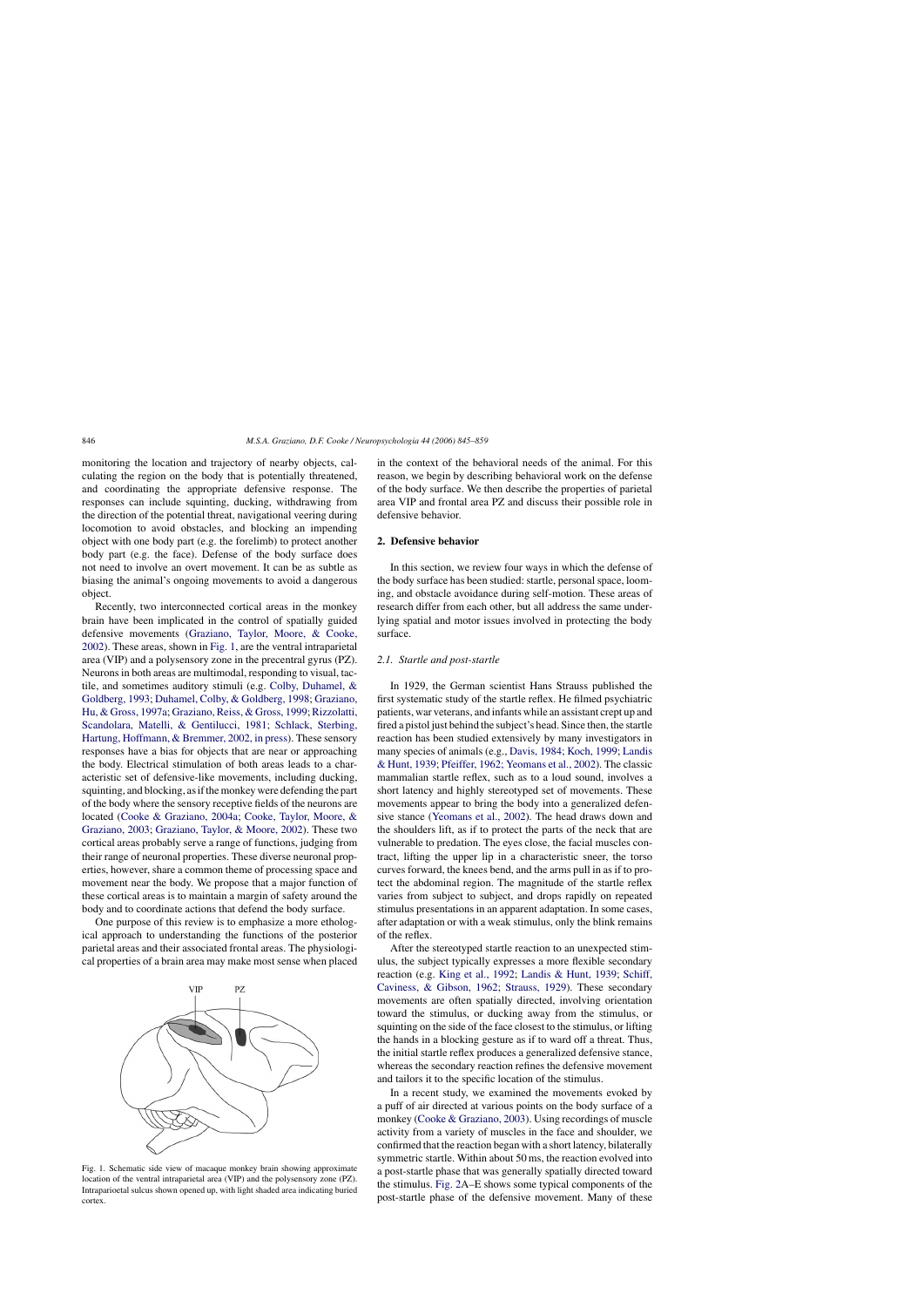<span id="page-2-0"></span>

Fig. 2. Defensive behaviors evoked by air puff to the skin and by electrical stimulation of VIP and PZ. (A–E) Effects of 0.5 s air puff on different locations of a monkey's body. Tracings from video frames. The initial response to the air puff was a startle reaction that was not spatially directed. The spatially specific effects shown here occurred after the startle. (F-G) Effect of stimulating sites in VIP and PZ. Neurons at these sites had a tactile response on the side of the face and a visual response to objects near the side of the face. (H) Neurons at this site in VIP had a tactile response on the side of the face and a visual response to objects near the side of the face. Dots show the position of the hand in 33.3 ms increments. Each line of dots shows the path of the hand from a midline position to a lateral position during a 500 ms stimulation train. (I) Effect of stimulating a site in PZ. Neurons at this site had a tactile response on the arm and a visual response to objects near and approaching the arm. Stimulation evoked a rapid movement of the hand to a location behind the monkey's back.

components are familiar from everyday experience. We consistently observed seven components:

- 1. A blink and squint that was spatially specific, in the sense that it was more pronounced on the side of the air puff.
- 2. A lifting of the upper lip in a characteristic sneer, exposing the upper teeth, again more pronounced on the side of the air puff.
- 3. A retraction of the head away from the location of the air puff.
- 4. A folding of the ear against the head, more pronounced on the side of the air puff.
- 5. An elevation of the shoulders, more pronounced on the side of the air puff.
- 6. A variety of blocking or retracting arm movements. An air puff to the side of the face typically induced a lifting of the hand into the space near the side of the face, as if to block the stimulus. An air puff to the hand or forearm typically induced a fast withdrawal of the hand behind the back. An air puff to the side of the torso typically induced a retraction of the elbow to the side of the body as if to block the stimulus.
- 7. A distinctive, non-saccadic movement of the eyes. This defense-related eye movement is illustrated in [Fig. 3A](#page-3-0). The rotation of the eyes during a blink is thought to be a byproduct of the protective retraction of the eyeballs into the head, caused by the co-contraction of the extra-ocular muscles ([Bour, de Visser, Aramideh, & Speelman, 2002;](#page-12-0) [Collewijn, van der Steen, & Steinman, 1985;](#page-12-0) [Evinger, Shaw,](#page-12-0) [Peck, Manning, & Baker, 1984\).](#page-12-0) For example, in humans, the eyeball retracts 1–2 mm during a blink [\(Riggs, Kelly,](#page-12-0) [Manning, & Moore, 1987\).](#page-12-0) This co-contraction of muscles is thought to cause the distinctive, defense-related wobble in gaze direction. The eye first rotates several degrees in a downward and nasal direction, then rotates toward the center of gaze ([Bergamin, Bizzarri, & Straumann, 2002;](#page-12-0) [Bour,](#page-12-0) [Aramideh, & de Visser, 2000;](#page-12-0) [Collewijn et al., 1985;](#page-12-0) [Evinger](#page-12-0) [et al., 1984;](#page-12-0) [Ginsborg & Maurice, 1959;](#page-13-0) [Goossens & Opstal,](#page-13-0) [2000;](#page-13-0) [Takagi, Abe, Hasegawa, & Usui, 1992\).](#page-14-0) These convergent movements to the center of gaze do not have the same speed profiles as saccades or smooth pursuit eye movements ([Cooke & Graziano, 2003, 2004a\);](#page-12-0) they belong to a separate category of defense-related eye movement.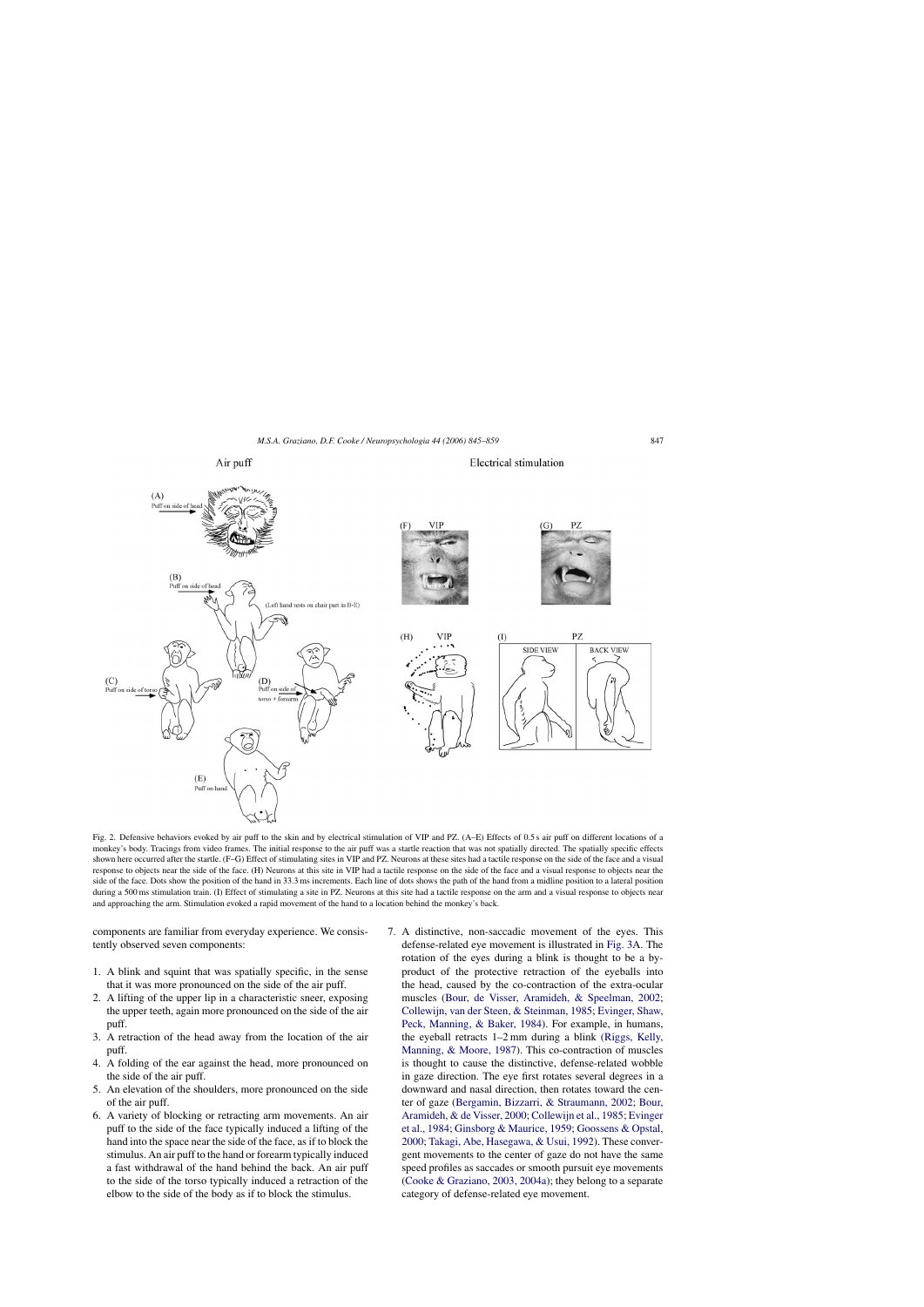<span id="page-3-0"></span>

Fig. 3. Defense-related eye movements. (A) Air puff to the face evoked a distinctive eye movement including a brief down-and-nasal (in this plot, down-and-rightward) movement. This is followed by a movement that brings the eye to the center. These movements are believed to be caused by a protective retraction of the eyeball. Each green trace shows the movement of the eye during one air puff trial. The black dot shows the start position of the eye. The red dot shows the final position of the eye. The black oval shows the *x* and *y* standard deviation of eye position at start of air puff, and the red oval shows the *x* and *y* standard deviation of eye position at end of the sampled time. (B) Electrical stimulation of VIP evoked eye movements. These movements typically included a brief down-and-nasal movement followed by a movement toward a central location. The initial positions of the eye in this case were biased toward the lower right quadrant, but in general the eye moved from the starting position toward a central location. (C) Electrical stimulation of PZ evoked a down-and-nasal and centering movement. (D) Spontaneous saccades did not follow the same pattern as defense-related eye movements.

As described in a later section, a similar set of seven movement components are evoked by electrical stimulation of cortical areas VIP and PZ ([Cooke & Graziano, 2004a;](#page-12-0) [Cooke et al.,](#page-12-0) [2003\).](#page-12-0) Electrical stimulation of these areas does not appear to evoke a startle. The evoked reaction lacks the initial, bilaterally symmetric reaction. From the onset, the evoked movement appears to be spatially directed as if to protect the location of the receptive fields of the stimulated neurons. One possible interpretation is that there is a distinction between cortical and subcortical defensive mechanisms. In this hypothesis, the relatively simple startle reflex is mediated by fast, subcortical circuits that cannot distinguish the location or trajectory of the stimulus [\(Koch, 1999; Yeomans et al., 2002\)](#page-13-0) and the post-startle reaction may be mediated by slower but more spatially sophisticated cortical mechanisms such as VIP and PZ.

# *2.2. Flight zone, personal space, and peripersonal attention*

One of the first scientists to emphasize spatially directed defense was Hediger, director of the Zurich Zoo from 1954 to 1973. In his book on animal psychology (1955), Hediger argued that escape was the most urgent survival requirement of any animal, trumping the more postponable functions of sex and eating. Through his observations of wild and captive animals, Hediger formulated the concept of a flight distance, now often called a flight zone. In his formulation, escape is not a simple, stimulusdriven reflex. The sight of a predator is not enough to cause an animal to flee. Instead, the animal uses its active attention to its surroundings and its spatial cognition to construct a margin of safety around its body. When a threatening object enters this margin of safety or 'flight zone', the animal escapes. According to Hediger's observations, grazing animals have an especially large flight zone of tens of meters that can expand or contract depending on circumstances. A domesticated animal will in general have a much smaller flight zone. The concept of a flight zone has even been applied explicitly to the practice of cow herding [\(Smith, 1998\).](#page-14-0)

Hediger's work on the flight zone led directly to the concept of personal space in humans. Many researchers noted that humans have an invisible bubble of protective space surrounding the body, generally larger around the head, extending farthest in the direction of sight (e.g. [Dosey & Meisels, 1969;](#page-12-0) [Hall, 1966;](#page-13-0) [Horowitz, Duff, & Stratton, 1964;](#page-13-0) [Sommer, 1959\).](#page-14-0) When that personal space is violated, the person steps away to reinstate the margin of safety. Personal space, therefore, is the flight zone of a human with respect to other humans. The size of the personal space varies depending on context. A person who is placed in a potentially threatening context will have an expanded personal space; a person in friendly company will have a reduced personal space [\(Dosey & Meisels, 1969;](#page-12-0) [Felipe & Sommer, 1966\).](#page-12-0) In this view, personal space is fundamentally a protective space, a margin of safety.

The concept of a personal space surrounding the body has more recently been studied in the context of sensory attention. Psychophysical experiments on humans and experiments on the attentional deficits of brain-damaged humans have led to the hypothesis of a specialized attentional mechanism that is specific to the space near the body [\(di Pellegrino, Ladavas, & Farne,](#page-12-0) [1997;](#page-12-0) [Halligan & Marshall, 1991;](#page-13-0) [Ladavas, Pavani, & Farne,](#page-13-0) [2001;](#page-13-0) [Ladavas, Zeloni, & Farne, 1998;](#page-13-0) [Pavani & Castiello, 2004;](#page-14-0) [Spence, Pavani, & Driver, 2000\).](#page-14-0) This attention to space near the body is multimodal. For example, a touch on the hand will draw attention to the space near the hand, and speed the processing of a subsequent visual stimulus presented near the hand [\(Spence](#page-14-0) [et al., 2000\).](#page-14-0) A visual stimulus near the cheek will draw attention and enhance the processing of tactile stimuli on the cheek [\(Ladavas et al., 1998\).](#page-13-0) These experiments on cross-modal attention have led to the concept of a shell of multimodal, attentional space that surrounds the body, conforming to the shape of the body and bending as the limbs bend.

One possibility is that this nearby attentional space is related to the protective personal space described by Hall and others and the defensive flight zone described by Hediger. In this view, the attention to objects near the body and the maintenance of a margin of safety around the body are linked functions. If purely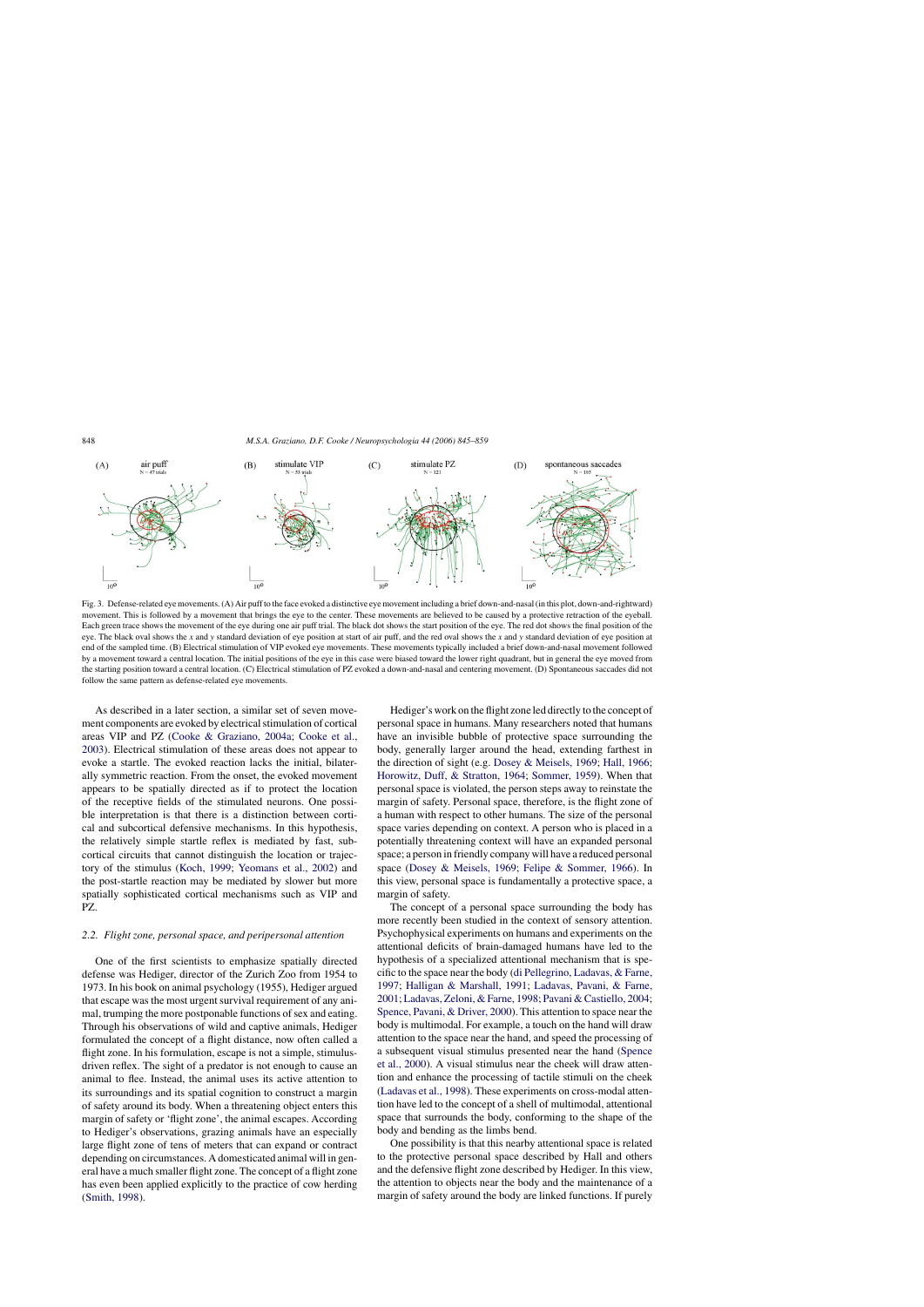subjective anecdote can be excused for a moment, there are some people whom everybody knows to be clumsy, who bruise themselves bumping into furniture, trip over obstacles, and knock over glassware without noticing. These people, at least superficially, give the impression of having deficient attention to the space near the body. They simply do not notice until it is too late. Perhaps the maintenance of a margin of safety around the body is an attentive process.

Neurons in cortical areas VIP and PZ are multimodal, responding to tactile, visual, and sometimes auditory stimuli (e.g. [Colby et al., 1993; Duhamel et al., 1998; Graziano et](#page-12-0) [al., 1997a, 1999; Rizzolatti et al., 1981; Schlack et al., 2002b,](#page-12-0) [in press\).](#page-12-0) The receptive fields are usually though not always confined to the space near the body. These receptive fields are like bubbles of space anchored to the body surface. The responses of these neurons can be altered by spatial attention ([Cook & Mounsell, 2002;](#page-12-0) [Graziano & Gross, 1998\).](#page-13-0) Because of these properties, it has been hypothesized that the bodycentered receptive fields in VIP and PZ form the neural basis for the peripersonal attentional effects described above [\(Ladavas et](#page-13-0) [al., 2001; Spence et al., 2000\).](#page-13-0) We speculate that these bodycentered receptive fields in VIP and PZ could also form the neural basis for the psychological phenomenon of personal space and the ethological phenomenon of a flight zone (see Fig. 4). These possibilities, however, remain speculations. It will be useful to lesion the multimodal neurons in VIP and PZ and test for changes in peripersonal attention, personal space, and flight zone.

### *2.3. Looming*

[Gibson \(1972\)](#page-13-0) pointed out that visual looming is an essential component of threat. In Gibson's approximation, the animal can be considered a single point or eye. If an approaching object is expanding symmetrically, then it is on a direct collision course with the animal's eye. Asymmetrical expansion, in contrast, implies that the approaching object will not collide with the animal's eye. Thus, in Gibson's formulation, looming or symmetrical expansion is a sign of danger to trigger an evasive reaction.

Defensive reactions to looming have been found across a range of animals [\(Schiff, 1965; Schiff et al., 1962\).](#page-14-0) Even human infants react defensively to looming stimuli, though there is still debate over whether the behavior is present from birth [\(Ball](#page-12-0) [& Tronick, 1971;](#page-12-0) [Nanez, 1988;](#page-13-0) [Yonas, Pettersen, & Lockman,](#page-14-0) [1979\).](#page-14-0) Neurons that respond selectively to looming have been identified in the fly brain, locust brain, and pigeon brain, and are hypothesized to play a role in obstacle avoidance during flight [\(Rind, 2002;](#page-14-0) [Schuster, Strauss, & Gotz, 2002;](#page-14-0) [Sun &](#page-14-0) [Frost, 1998;](#page-14-0) [Tammero & Dickinson, 2002\).](#page-14-0) Looming, therefore, appears to be a fundamental signal for a threat to the body surface.

It is worth noting that visual looming in the Gibson sense of symmetrical expansion is only a limited class of stimulus. A stimulus that expands symmetrically is on a collision course with the eye, but a stimulus that expands asymmetrically may be on a collision course with another part of the body surface. It is obviously important to predict that point of impact on the body surface. If the threatening object is approaching your left cheek, you might squint your left eye and duck to the right. If the object is approaching your throat, you might tuck down your chin and lift your hands. Imagine that your hand is resting on a table and someone swings a hammer at it. This visual stimulus has no expansion component at all; instead it is entirely in the frontoparallel plane. Yet it is still in a sense a "looming" stimulus, looming toward the hand.

The neurons in VIP and PZ could be described as looming detectors in this more complex or general sense ([Colby et al.,](#page-12-0) [1993; Rizzolatti et al., 1981; Graziano et al., 1997a\).](#page-12-0) These neurons are typically bimodal or trimodal, with a tactile receptive field on some part of the body and a visual receptive field (and sometimes an auditory receptive field) extending into the adjacent space. An object touching, near, or approaching the tactile receptive field will usually drive the neuron. These neurons could



Fig. 4. Peripersonal space. (A) The flight zone of an animal. When a threat enters the flight zone, the animal moves away (based on [Smith, 1998\).](#page-14-0) (B) The personal space of a human. When another person enters the personal space, the subject moves away. (C and D) Some tactile receptive fields (shaded) and visual receptive fields (boxed) of neurons in monkey cortical area PZ. (E) Schematic diagram of visual receptive fields in PZ. Space near the body is represented by relatively more receptive fields, and space at increasing distances from the body is represented by fewer receptive fields.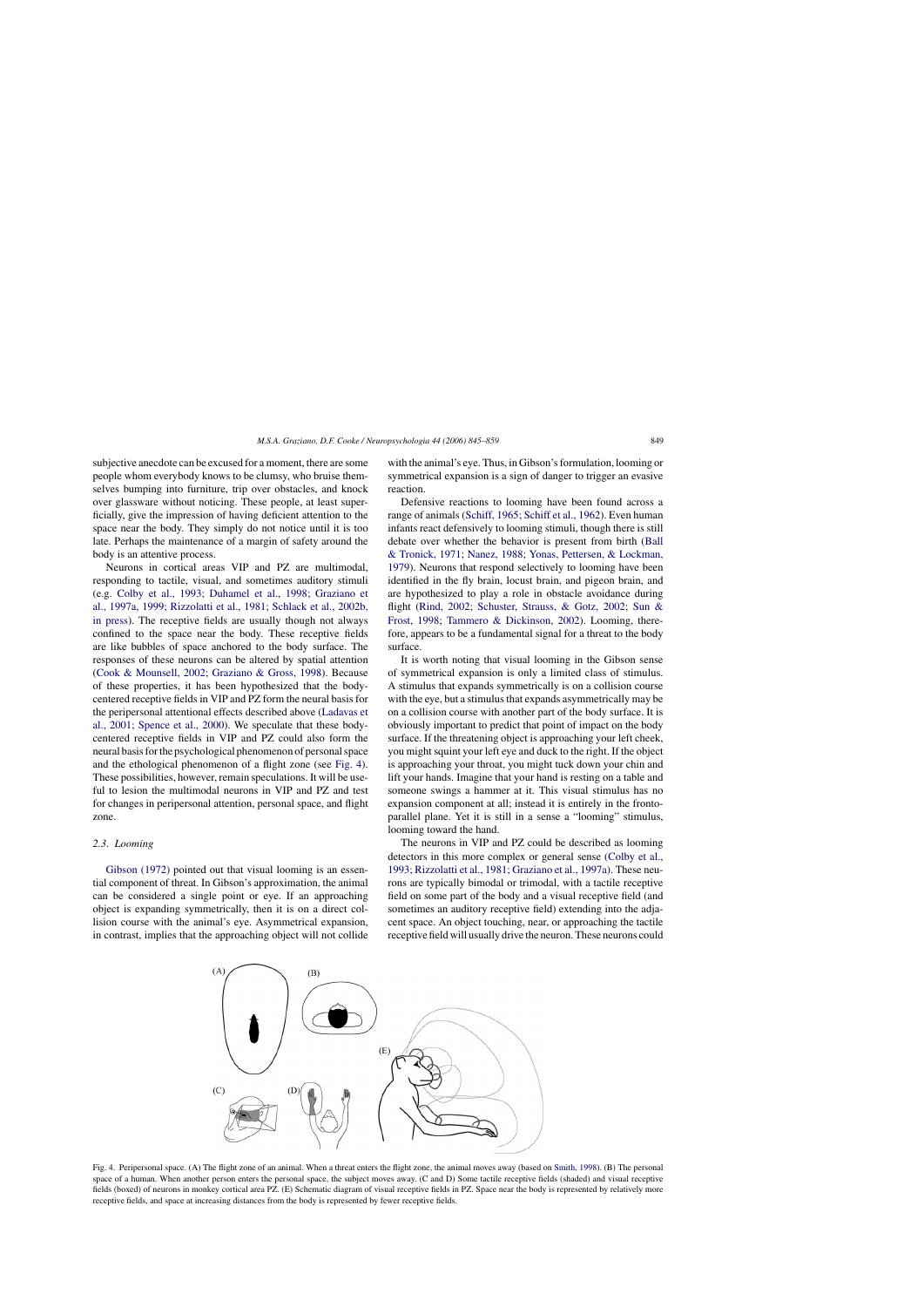



Fig. 5. Responses of a neuron in PZ to a 4 cm wide ball approaching and receding from the face. The neuron responded to tactile stimuli on the front of the face and to visual stimuli near the face. When the ball was stationary and distant from the monkey (37.5 cm away), the neuron's firing rate was low. As the ball approached, the firing rate increased. The increase was most pronounced at the end of the trajectory as the ball loomed toward the face. When the ball stopped moving (2 cm away), the firing rate dropped, but was still elevated above baseline. When the ball began to move away from the face, the neuron responded to the onset of movement with a transient burst of activity, then dropped to a low firing rate. Adapted from [Graziano, Hu, and Gross \(1997a,b\)](#page-13-0) Fig. 4.

be said to encode looming toward a specific location on the body surface.

Fig. 5 shows the response of a typical bimodal, visual–tactile neuron in PZ to a visual stimulus that is looming directly toward the face ([Graziano et al., 1997a\).](#page-13-0) This neuron had a tactile receptive field on the face and a visual receptive field extending forward from the face. The neuron's activity rose as the stimulus loomed toward the face, remained high while the stimulus was stationary near the face, and dropped to a low level while the stimulus receded from the face.

### *2.4. Obstacle avoidance during self-motion*

Navigation involves essentially two tasks: directing oneself toward a desired goal, and avoiding obstacles. Obstacle avoidance is usually thought of as a matter of adjusting one's direction of heading to avoid a collision [\(Gibson, 1972\).](#page-13-0) In this model, the animal is essentially a point moving through the environment, swerving around obstacles. However, with a large, multi-jointed body, the problem is more complex and collision avoidance becomes more than adjusting the direction of heading. Imagine that you are walking through a doorway, and you adjust the angle of your shoulder to avoid hitting it on the door frame; or that you are walking through a cluttered room and lift your hand to avoid hitting it on a chair; or that you are walking through a twiggy forest, and shift your head slightly to one side while raising your hand to block a branch from hitting your face. These adjustments to your posture are all part of the collision avoidance response, but they protect specific subparts of the body rather than the body as a whole.

Reaching to a target with the hand also requires avoiding obstacles. Normally, the path of the hand is biased away from nearby objects even if they are not directly blocking the reach [\(Schindler et al., 2004;](#page-14-0) [Tipper, Lortie, & Baylis, 1992;](#page-14-0) [Tresilian,](#page-14-0) [1998;](#page-14-0) [Vaughan, Rosenbaum, & Meulenbroek, 2001\).](#page-14-0)

All of these tasks, including swerving around obstacles during locomotion, protecting specific parts of the body during locomotion, and reaching around obstacles, require similar sensorimotor computations. They all involve self-motion and all require monitoring the proximity and movement of objects relative to specific parts of the body. Visual receptive fields that are anchored to specific regions of the body surface and encode the location and movement of objects with respect to the body surface, such as visual receptive fields found in VIP and PZ, would be of use for this type of computation.

In the cortex of monkeys, two visual areas have been studied with respect to optic flow and navigation: MST and VIP. Neurons in both areas respond to optic flow, with a general preference for expanding flow fields [\(Bremmer, Duhamel, Ben Hamed, & Graf,](#page-12-0) [2002;](#page-12-0) [Duffy & Wurtz, 1991;](#page-12-0) [Froehler & Duffy, 2002;](#page-13-0) [Graziano,](#page-13-0) [Andersen, & Snowden, 1994;](#page-13-0) [Saito et al., 1986;](#page-14-0) [Schaafsma &](#page-14-0) [Duysens, 1996;](#page-14-0) [Tanaka & Saito, 1989;](#page-14-0) [Zhang, Heuer, & Britten,](#page-14-0) [2004\).](#page-14-0) Neurons in both areas also respond to vestibular signals that may participate in the encoding of self-motion [\(Bremmer,](#page-12-0) [Klam, Duhamel, Ben Hamed, & Graf, 2002;](#page-12-0) [Page & Duffy,](#page-13-0) [2003;](#page-13-0) [Schlack, Hoffmann, & Bremmer, 2002\).](#page-14-0) One distinction between the areas is that in VIP, the neurons appear to emphasize the space near the body, whereas in MST, no bias for nearby stimuli has been found. Some VIP neurons respond to expanding optic flow fields and also respond in a directional fashion to tactile stimuli that sweep over the face, as if the animals were running forward through leaves or grass [\(Bremmer, Duhamel, et](#page-12-0) [al., 2002\).](#page-12-0) On the basis of these properties, it has been suggested that VIP contributes to navigation with respect to nearby objects [\(Bremmer, Duhamel, et al., 2002\).](#page-12-0) VIP, therefore, is a candidate for the task of obstacle avoidance during self-motion. Area PZ has not yet been tested with optic flow stimuli.

### *2.5. Summary of defensive movements*

Defense of the body surface is a sensorimotor problem. It is partly served by reflexes such as the startle reflex, but much of defensive behavior is flexible and spatially guided. It involves an attentive encoding of the space near the body, such as the flight zone of grazing animals, the personal space of humans, or the multimodal attentional space that surrounds the skin. It involves visual processing to encode the trajectory of objects and especially the "looming" of objects toward the face or other body parts. Self-motion and obstacle avoidance are also essential components. Whether the object is moving to you, or you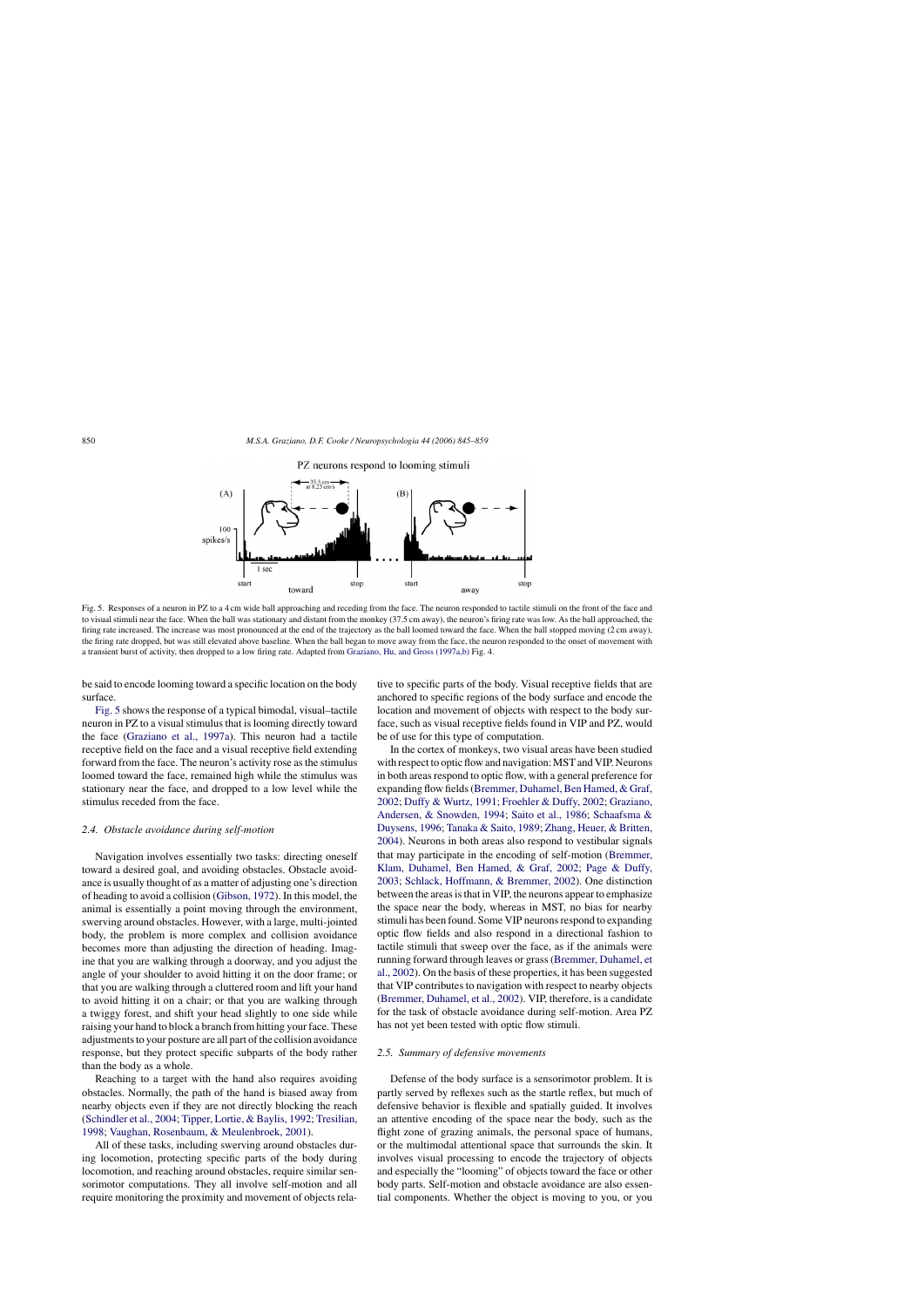are moving toward it, a defensive mechanism must react to this relative motion. The motor output involves an elaborate set of components, including squinting, blinking, ducking, veering, shrugging, raising the arm to block a threat, withdrawing the arm or other body parts from a threat, and even a defense-related retraction of the eye into the orbit.

In the following sections, we describe the properties of cortical areas VIP and PZ in the monkey brain. Neurons in these areas respond selectively to the stimuli described above that pose a potential threat to the body, and electrical stimulation of these cortical areas evokes the movement components that are typical of a defensive reaction. Whether these cortical areas are specialized for defense of the body surface or serve a range of other functions is briefly discussed in the final section.

### **3. Physiology of VIP and PZ**

### *3.1. Parieto-frontal interactions*

The relationship between the primate posterior parietal lobe and the frontal lobe follows a distinctive pattern. Specific regions in the parietal lobe connect to corresponding regions in the frontal lobe with similar properties ([Burnod et al., 1999;](#page-12-0) [Matelli](#page-13-0) [& Luppino, 2001\).](#page-13-0) The parietal and frontal regions are subtly different, a parietal area generally emphasizing sensory or representational processing, attention, and planning, and the corresponding frontal area generally emphasizing motor output. However, the functions overlap extensively and no clear distinction can be made between a purely sensory area and a purely motor area. Indeed, the differences between a parietal area and its corresponding frontal area often seem to be more in the interpretation than in the actual data.

Examples of this interaction between the parietal and frontal lobe include the control of eye movements by the lateral intraparietal area (LIP) and the frontal eye fields (FEF) (e.g. [Andersen, Brotchie, & Mazzoni, 1992;](#page-12-0) [Bruce, Goldberg,](#page-12-0) [Bushnell, & Stanton, 1985\);](#page-12-0) the visual guidance of grasping by the anterior intraparietal area (AIP) and frontal area F5 (e.g. [Fogassi et al., 2001; Rizzolatti et al., 1988;](#page-12-0) [Sakata, Taira, Murata,](#page-14-0) [& Mine, 1995\);](#page-14-0) and the spatial guidance of reaching by the parietal reach region (PRR) and the dorsal premotor cortex (e.g. [Batista, Buneo, Snyder, & Andersen, 1999;](#page-12-0) [Hocherman & Wise,](#page-13-0) [1991;](#page-13-0) [Johnson, Ferraina, Bianchi, & Caminiti, 1996;](#page-13-0) [Messier &](#page-13-0) [Kalaska, 2000;](#page-13-0) [Snyder, Batista, & Andersen, 1997\).](#page-14-0) Arguably, another example is the processing of language in Wernicke's area on the parieto-temporal junction and Broca's area in the frontal lobe ([Damasio & Geschwind, 1984\).](#page-12-0) It was originally thought that Wernicke's area subserves language perception and that Broca's area subserves language production, but it is now known that both areas contribute to some extent to both functions. In each of these cases, a specific class of behavior is emphasized by a specific posterior–frontal circuit. These behaviors – saccadic eye movements, grasping, reaching, speaking – represent sensorimotor tasks of ethological importance to the animal. We propose that parietal area VIP and frontal area PZ provide another example of this pattern, and that a sensorimotor task that is at least emphasized by these areas is the defense of the body surface.

It should be pointed out, however, that although the parietal subdivisions may emphasize different types of processing and thus different behavioral tasks, they are unlikely to function as independent modules, since they are densely interconnected. Perhaps these specialized parietal areas could be thought of as players on a team, interacting, sharing information, depending on each other, and yet also each one specializing to some degree in a particular type of task. In particular, though we suggest that defense of the body and maintenance of a margin of safety may be emphasized by VIP, that is unlikely to be its only function, and VIP is likely to participate in a range of other functions. The degree of specialization and independence of function may be greater in the frontal areas to which the parietal areas project.

### *3.2. The ventral intraparietal area*

The ventral intraparietal area was first defined as the projection zone of visual area MT into the intraparietal sulcus ([Maunsell & Van Essen, 1983\).](#page-13-0) VIP also receives projections from other cortical visual areas including area MST, and from somatosensory, auditory, and vestibular regions of cortex [\(Boussaoud, Ungerleider, & Desimone, 1990;](#page-12-0) [Cavada &](#page-12-0) [Goldman-Rakic, 1989;](#page-12-0) [Lewis & Van Essen, 2000;](#page-13-0) [Seltzer &](#page-14-0) [Pandya, 1986\).](#page-14-0) VIP is therefore a region of convergence of multimodal sensory input. It can be identified by its distinctive multimodal neurons that have corresponding tactile and visual receptive fields and a high degree of direction selectivity [\(Colby](#page-12-0) [et al., 1993; Duhamel et al., 1998\).](#page-12-0)

One caution is worth keeping in mind: the floor of the intraparietal sulcus is a large cortical region that might contain many subregions with different properties. It is sometimes difficult to tell if the VIP studied in one experiment is the same as the VIP studied in another experiment. Our attempt to draw together the different properties of VIP into a coherent defensive function should therefore be taken with some caution, since we might be incorrectly gluing together different properties from different areas.

# *3.3. Sensory properties of VIP*

In this section, we summarize the sensory properties of neurons in VIP, including the encoding of the location and trajectory of objects near the body, and the encoding of self-motion with respect to nearby objects. In the next section, we summarize the effect of electrical stimulation of these neurons, including the production of defensive-like movements.

Most neurons in VIP are multimodal, responding to visual and tactile stimuli [\(Colby et al., 1993; Duhamel et al., 1998\).](#page-12-0) The tactile receptive fields are usually on the head but can sometimes be on the chest, shoulder, or arm. The visual receptive field usually matches the location of the tactile receptive field. For example, a neuron with a tactile receptive field on the right shoulder will typically have a visual receptive field in lower right space. A neuron with a tactile receptive field on the left eyebrow will typically have a visual receptive field in upper left space.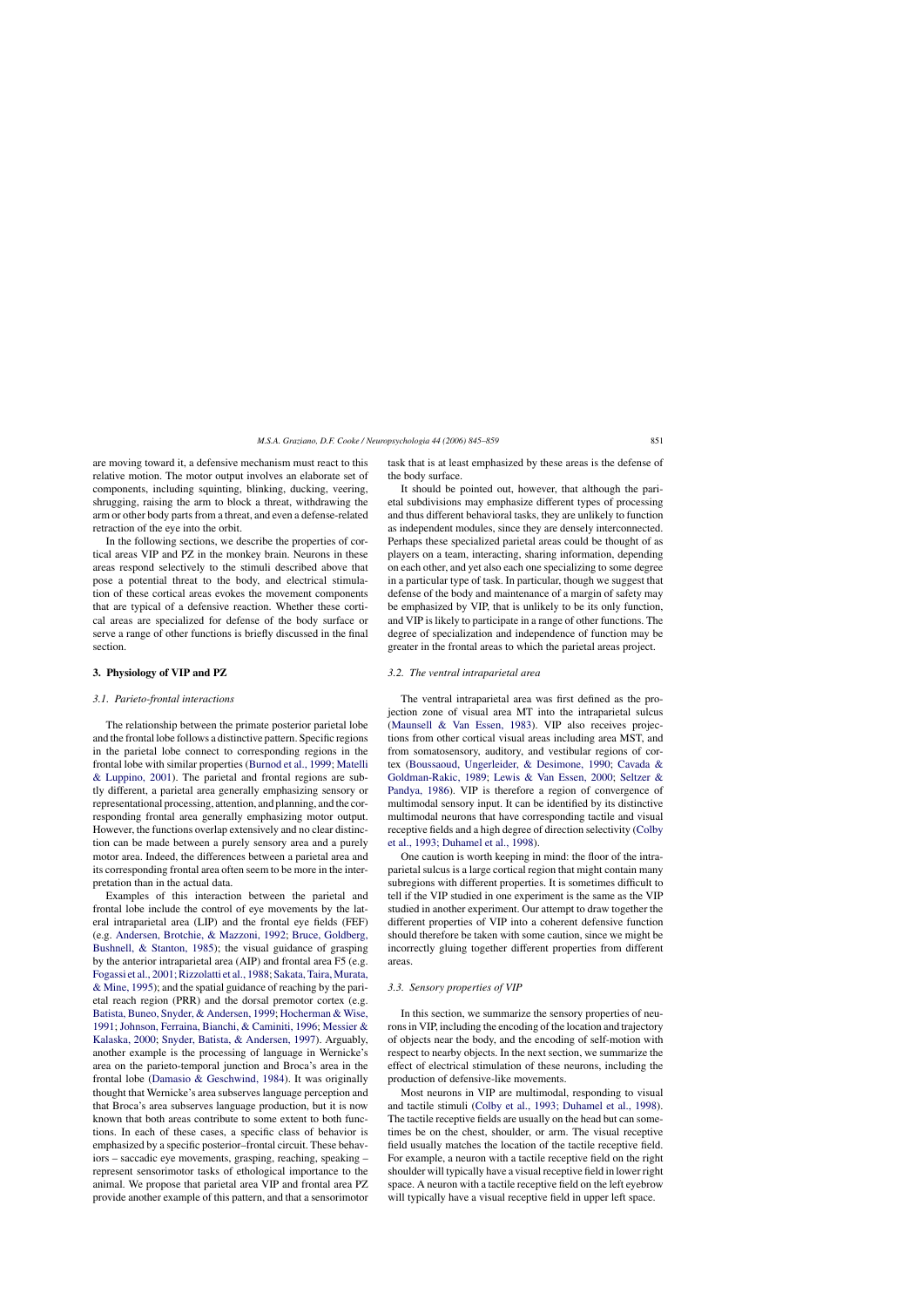For at least some neurons, the visual and tactile receptive fields appear to remain in register even when the monkey moves its eyes [\(Duhamel, Bremmer, Ben Hamed, & Graf, 1997\).](#page-12-0) For these neurons, when the monkey fixates different locations on a screen, the visual receptive field remains fixed at one screen location. It has been suggested that these receptive fields are anchored in head-centered coordinates, fixed to the tactile receptive field on the face. This head-centered coding of visual space is not complete in VIP. About half the neurons have this spatial property; others have visual receptive fields that are anchored to the retina, moving as the eyes move; and others have intermediate properties. One interpretation of this mix of properties is that VIP serves as an intermediate station in spatial processing [\(Avillac, Deneve, Olivier, Pouget, & Duhamel, in press;](#page-12-0) [Pouget,](#page-14-0) [Fisher, & Sejnowski, 1993;](#page-14-0) [Salinas & Abbott, 1995\).](#page-14-0) In this view, different sensory and motor areas represent space in different coordinate systems, and VIP might act as an intermediary that participates in the transformation or cross-communication from one type of coordinate system to another.

The visual receptive fields in VIP emphasize the space near the body. About half of VIP cells respond best to visual stimuli within 30 cm of the body, and many respond only within a few centimeters [\(Colby et al., 1993\).](#page-12-0) This preference for nearby stimuli is independent of the size of the stimulus. The depth cues that are used by VIP neurons are not yet known but probably include binocular disparity [\(Bremmer et al., 2001\).](#page-12-0) Although VIP neurons seem to greatly emphasize the space near the body, more distant space is also represented, since at least some neurons have visual receptive fields that are not confined in depth.

In addition to the visual and tactile responses, auditory responses have also recently been reported in a high percentage of neurons in VIP ([Schlack et al., 2002b, in press\).](#page-14-0) The location of a neuron's auditory receptive field generally matches the location of its tactile and visual receptive fields. It is not known whether the auditory receptive fields are confined to the space near the body. The auditory responses have not yet been studied in as much detail as the tactile or visual responses. It is clear, however, that VIP neurons encode the locations of objects in a supramodal fashion; the neurons respond whether the object is felt, seen, or heard.

A high proportion of neurons in VIP are directionally selective ([Colby et al., 1993; Duhamel et al., 1998\).](#page-12-0) VIP neurons are typically directionally tuned in a matching fashion in both the tactile and visual domain. (The auditory domain has not been studied in this respect.) For example, a neuron may have a directionally tuned tactile receptive field on the cheek, responding preferentially to tactile movement from the left to the right; the same neuron will respond to visual stimuli near the cheek, and will prefer visual motion from left to right. Some VIP neurons are sensitive to the three-dimensional trajectory of objects, and many neurons respond best to a visual stimulus on a collision course with the tactile receptive field. About half of VIP neurons respond during smooth pursuit eye movement in a directionally selective fashion, with an emphasis on fast pursuit such as is typically employed for tracking objects near the body ([Schlack,](#page-14-0) [Hoffmann, & Bremmer, 2003\).](#page-14-0)

The sensitivity of VIP neurons to motion has been studied in greater detail in relation to optic flow stimuli such as might occur during self-motion. The majority of neurons in VIP prefer an expanding visual flow field; some neurons prefer a contracting visual flow field; and some prefer rotating flow fields [\(Bremmer, Duhamel, et al., 2002;](#page-12-0) [Gabel, Misslisch, Gielen, &](#page-13-0) [Duysens, 2002;](#page-13-0) [Gabel, Misslisch, Schaafsma, & Duysens, 2002;](#page-13-0) [Schaafsma & Duysens, 1996\).](#page-14-0) On the basis of this sensitivity to flow fields, it was suggested that VIP may play a role in visual navigation. During locomotion, the flow field on the retina will in general depend on both the direction that the animal is moving through space and on the movement of the animal's eye, but some neurons in VIP can apparently subtract the effect of an eye movement. These neurons respond in relation to the direction of the animal's heading that is implied by the visual flow field, even during a smooth pursuit eye movement [\(Zhang, Heuer,](#page-14-0) [& Britten, 2004\).](#page-14-0) Some neurons that are sensitive to visual flow fields are also apparently sensitive to matching tactile flow fields. For example, a neuron that prefers an expanding visual pattern may also respond to tactile stimuli that move across the skin in a divergent fashion from the tip of the snout toward the back of the head [\(Bremmer, Duhamel, et al., 2002\).](#page-12-0) Because of this matching sensitivity to visual and tactile flow fields, and because of the typical preference for visual stimuli near the body, it has been suggested that VIP contributes to navigation with respect to nearby objects, such as branches or leaves that the animal may be moving through [\(Bremmer, Duhamel, et al., 2002\).](#page-12-0)

Recently, vestibular signals have been reported in VIP [\(Bremmer, Klam, et al., 2002;](#page-12-0) [Klam & Graf, 2003;](#page-13-0) [Schlack,](#page-14-0) [Hoffmann, & Bremmer, 2002\).](#page-14-0) In a system designed to detect the direction of self-motion, vestibular signals and visual signals might be expected to be paired in a specific fashion. For example, a neuron that encodes forward motion might respond both to the vestibular signals indicating a forward movement of the head and also to an expanding visual flow field. A neuron that encodes backward motion might respond to vestibular signals indicating a backward movement of the head and also to a contracting visual flow field. These pairings, however, are not consistently found in VIP. In one study of forward and backward motion [\(Schlack, Hoffmann, & Bremmer, 2002\),](#page-14-0) neurons were equally likely to prefer mis-matching vestibular and visual signals as matching signals. The function of this range of properties, including both matches and mismatches, is not known. A similar mixture of matching and mismatching of the vestibular and visual properties has been reported in cortical area MST [\(Page & Duffy, 2003\),](#page-13-0) an area in the monkey extrastriate cortex that is also hypothesized to play a role in optic flow analysis.

In another experiment, side-to-side rotations of the head were tested and a consistent pairing between vestibular and visual signals was obtained [\(Bremmer, Klam, et al., 2002\).](#page-12-0) For example, a VIP neuron that responded best to the vestibular signal of leftward rotation of the head would almost always respond best to a leftward moving visual stimulus, instead of the expected rightward moving stimulus. That is, the vestibular and visual signals matched in their direction, but mismatched in terms of their expected pairing for the encoding of self-motion. One interpretation of this mismatch is that, when the head turns to the left,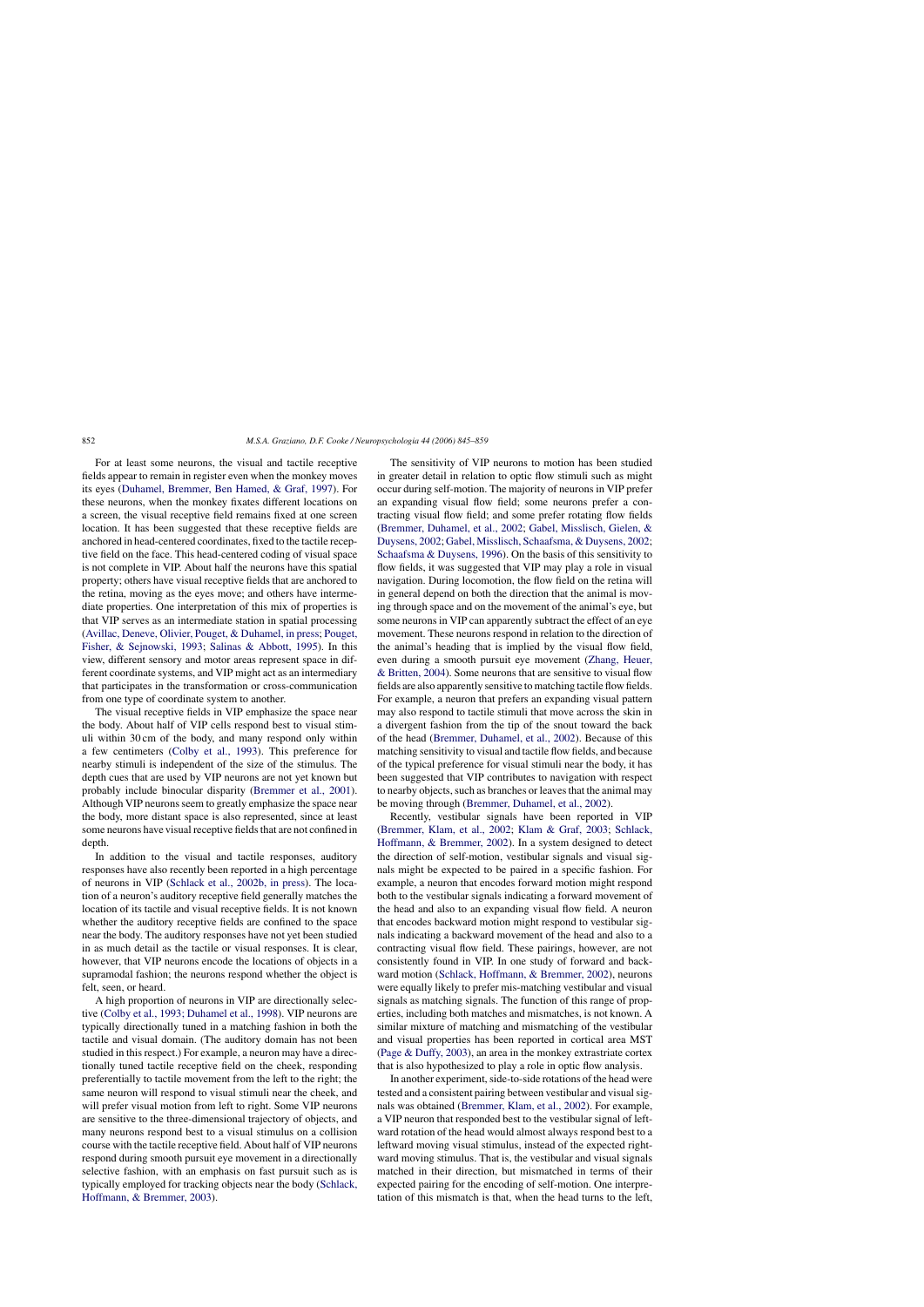under some specialized conditions objects that are near the body will move in a leftward direction across the retina ([Bremmer,](#page-12-0) [Klam, et al., 2002\).](#page-12-0) In this view, the neurons in VIP encode the motion of the head and also the motion of objects that are especially near the body.

It is worth considering a second possible function of the vestibular signals in VIP. A sudden movement of the head that is not self-generated is a sign of collision or attack. It is believed that when an animal is attacked, the vestibular signal of the sudden head movement, along with the tactile signal, contributes to the rapid defensive reaction ([Yeomans et al., 2002\).](#page-14-0) Consider a neuron whose purpose is to encode the direction of threat, such that the output of the neuron can be used to trigger a spatially guided defensive movement, such as a withdrawal or a blocking movement. Suppose this neuron has a tactile receptive field on the front of the face, encoding a threat from that direction. Such a neuron should therefore also respond to visual stimuli approaching the front of the face, or visual stimuli that expand. The neuron should also respond to an unexpected or externally generated head movement in a backward direction, indicating that the head has been hit on the front. Each of these signals indicates a threat to the front of the face. If the stimulus is a visual one, the threat is impending. If the stimulus is a tactile or vestibular one, then the threatening object has already come in contact with the head. In all of these cases, the motor output should be of the same type: blink, squint, retract the head, and lift the arms to push away the object. This pairing of the vestibular signal (head moves back) and visual signal (expanding flow) is an appropriate pairing for detecting the direction of a collision, but is the opposite of that expected for detecting the direction of self-motion.

We speculate that neurons in VIP might use vestibular input for a range of related functions. Some neurons may be related more to detecting the direction of self-generated motion; other neurons may be related more to detecting the direction of nonself-generated motion such as might be produced by an impact to the head. We speculate that this range of functions results in a range of pairings between vestibular and visual signals in VIP.

# *3.4. Electrical stimulation of VIP*

Early studies of electrical stimulation in the monkey posterior parietal lobe reported, among other movements, a blink and facial squint evoked by stimulation of some cortical sites ([Kurylo & Skavenski, 1991;](#page-13-0) [Shibutani, Sakata, & Hyvarinen,](#page-14-0) [1984\).](#page-14-0) These sites typically had neuronal responses to visual stimuli near the face. It was therefore suggested that these sites participate in the detection of visual looming and the generation of defensive reactions. At some of these sites, the stimulation also evoked a movement of the eyes toward the center of gaze ([Kurylo & Skavenski, 1991\).](#page-13-0) These convergent eye movements were interpreted to be a side effect of the defensive blink. As described in a previous section (startle and post-startle), a defensive blink can include a distinctive centering of the gaze, believed to be caused by a retraction of the eye into the orbit.

The exact location of the blink-related sites in these earlier studies is not clear, since these studies were conducted mainly before the recognition of distinct functional zones in the

intraparietal sulcus. The blink-related sites were found in a scattered fashion across the posterior parietal lobe. No cluster of blink-related sites was reported, perhaps because the studies explored mainly the gyral surface and not the floor of the intraparietal sulcus.

In a more recent study ([Thier & Andersen, 1998\),](#page-14-0) electrical stimulation was tested systematically in both banks and the floor of the intraparietal sulcus. On the floor of the sulcus, in a relatively restricted region, a distinctive set of movements was evoked. The monkey blinked and squinted, the ear folded back against the head, the shoulder shrugged, and the eyes moved from any initial position toward a final goal position. The authors suggested that the evoked movement of the eyes represented a saccade to a goal position. Goal-directed saccades have been evoked from other cortical areas (e.g. [Tehovnik](#page-14-0) [& Lee, 1993\).](#page-14-0) Other regions within the intraparietal sulcus, especially the lateral bank, are believed to be involved in the control of saccadic eye movements (e.g. [Andersen et al., 1992\).](#page-12-0) Therefore, it is plausible to hypothesize that the convergent eye movements evoked from the floor of the intraparietal sulcus represent saccades. However, it is also possible that some of the convergence of the eyes to a goal position obtained by [Thier and](#page-14-0) [Andersen \(1998\)](#page-14-0) may have been the result of a defense-related centering of the eyes.

Recently, we found that electrical stimulation in area VIP evoked defensive-like movements whereas stimulation of surrounding sites did not [\(Cooke et al., 2003\).](#page-12-0) The movements evoked by stimulation were almost always strongest on the contralateral side of the body and included a squint and blink, a lifting of the upper lip in a grimace, a backward folding of the ear against the head, a shrugging of the shoulder, a retraction of the head from the contralateral side of space, and a lifting of the contralateral arm and movement of the hand into lateral or upper lateral space (see [Fig. 2F](#page-2-0) and H). We also observed a movement of the eyes that followed a distinctive pattern [\(Fig. 3B](#page-3-0)). The eye first moved in a downward and nasal direction, and then moved toward a central location. These movements, including the facial, arm, and eye movements, resemble the movements evoked by an air puff to the side of the head. Stimulation with low currents tended to produce weaker defensive movements, sometimes only a blink; stimulation with higher currents, up to  $150 \mu A$ , tended to produce stronger defensive movements in which all the components were present.

In a more recent study, [Stepniewska, Fang, and Kaas \(2005\)](#page-14-0) systematically mapped the parietal lobe of prosimians using electrical stimulation and found distinct functional zones in which different types of movement were evoked. These movements included eye movements, reaching, bringing the hand to the mouth, aggressive displays, and defensive movements. The defensive movements were obtained on stimulation of the floor of the intraparietal sulcus, in a location similar to that of VIP in macaque monkeys.

In summary, activation of specific sites in the posterior parietal cortex results in defensive-like movements. These defenserelated sites are clustered in the floor of the intraparietal sulcus, in area VIP. Neurons in VIP encode the location and trajectory of objects, with an emphasis on objects that are near or approaching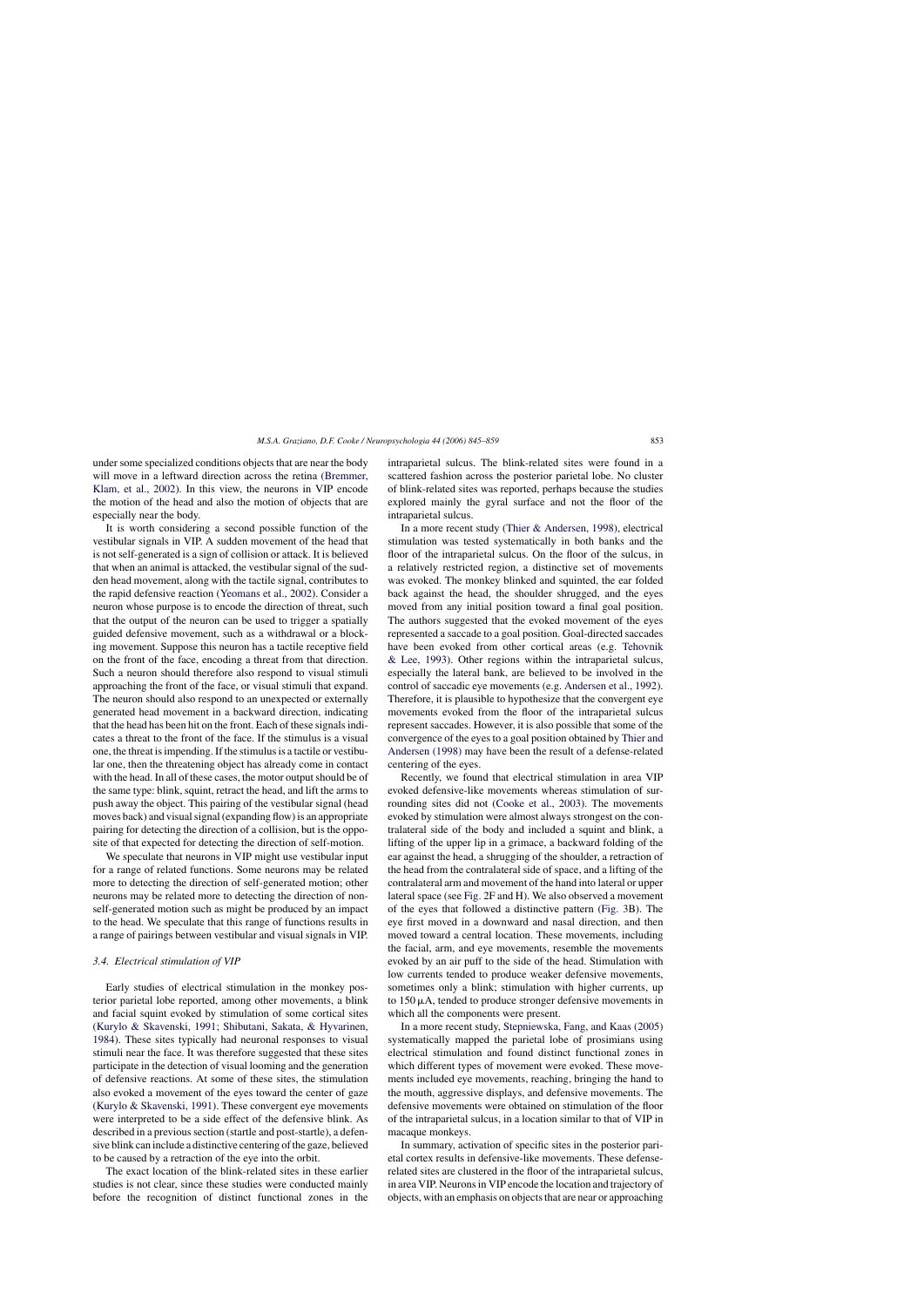the body and objects that may be streaming past the face during self-motion. We therefore hypothesize that VIP may be part of a cortical system that contributes to the sensorimotor task of defense of the body surface, including withdrawing, blocking, and veering during self-motion.

In the following sections, we describe the properties of cortical area PZ, which receives input from VIP and is more closely linked to the motor system.

### *3.5. The polysensory zone*

The precentral gyrus of monkeys contains a restricted zone in which the neurons have polysensory properties, responding with short latency to tactile, visual, and sometimes auditory stimuli [\(Fogassi et al., 1996; Gentilucci et al., 1988;](#page-13-0) [Graziano & Gandhi,](#page-13-0) [2000;](#page-13-0) [Graziano et al., 1997a, 1999; Rizzolatti et al., 1981\).](#page-13-0) These polysensory neurons were first reported in ventral area 6, or the ventral premotor cortex (PMv) ([Graziano et al., 1997a; Rizzolatti](#page-13-0) [et al., 1981\).](#page-13-0) Their location was specified further to a posterior part of PMv termed F4 [\(Matelli, Luppino, & Rizzolatti, 1985\).](#page-13-0) In a mapping study in anesthetized monkeys, the polysensory neurons were found to be clustered in a more restricted region that may roughly match the dorsal half of F4 [\(Graziano & Gandhi,](#page-13-0) [2000\).](#page-13-0) We refer to this region of polymodal sensory properties as the polysensory zone (PZ). The size and exact location of PZ varies somewhat among monkeys, and polysensory neurons can sometimes be found scattered in the precentral gyrus outside of this zone of greatest concentration ([Graziano & Gandhi, 2000\).](#page-13-0)

The specific anatomical connections of PZ are not yet clear. [Luppino, Murata, Govoni, and Matelli \(1999\)](#page-13-0) report that area F4 receives a dense projection from VIP. [Lewis and Van Essen](#page-13-0) [\(2000\)](#page-13-0) also report a dense projection from VIP to the precentral gyrus, to a region that we believe to be consistent with PZ. Given the striking similarity between the neuron properties of VIP and of PZ, it seems likely that this dense connection from the intraparietal sulcus to the precentral gyrus does indeed interconnect VIP with PZ. However, the connections of PZ have yet to be confirmed by locating the area through its polysensory properties and then injecting tracers into it.

Much of the precentral gyrus, presumably including PZ, projects to primary motor cortex, to subcortical motor structures, and directly to the spinal cord (e.g. [Dum & Strick, 1991;](#page-12-0) [Kunzle, 1978;](#page-13-0) [Wu, Bichot, & Kaas, 2000\).](#page-14-0) Thus, it appears that PZ receives its sensory input mainly from VIP, and influences movement via its projections to a variety of motor structures.

# *3.6. Sensory properties of PZ*

The sensory properties of PZ closely resemble those of VIP. Most neurons in PZ respond to tactile and visual stimuli ([Fogassi](#page-13-0) [et al., 1996; Graziano et al., 1997a;](#page-13-0) [Graziano, Yap, & Gross,](#page-13-0) [1994;](#page-13-0) [Rizzolatti et al., 1981\).](#page-14-0) For these bimodal cells, the tactile receptive field is located on the face, shoulder, arm, or upper torso, and the visual receptive field extends from the approximate region of the tactile receptive field into the immediately adjacent space. For almost all cells the visual receptive field is confined in depth [\(Graziano et al., 1997a\).](#page-13-0) About 46% of the neurons

give a strong, sustained response only when the visual stimulus is within 5 cm of the body surface; about 40% give a response when the visual stimulus is within 20 cm of the body surface; about 7% give a response within a meter of the body; and about 5% respond robustly to visual stimuli at all distances tested. These neurons therefore strongly over-represent the space near the body, but to some extent also represent distant space.

Neurons with a tactile response on the side and back of the head are often trimodal, responding to auditory stimuli in addition to tactile and visual stimuli. These neurons respond to sound sources near the head, within about 30 cm ([Graziano et al., 1999\).](#page-13-0) They respond weakly or not at all to more distant sound sources, regardless of the intensity of the sound. The auditory parameter that is used by these neurons to encode the distance to the stimulus is not known, but it is thought that primates use the reverberation of the sound to estimate the distance to the source [\(Blauert, 1997\).](#page-12-0)

Most neurons in PZ are directionally selective in the visual modality and have a matching directional preference in the tactile modality ([Graziano et al., 1997a\).](#page-13-0) Auditory directional selectivity has not yet been tested in PZ.

For most neurons, the spatial match between the visual and tactile receptive field is preserved even when the monkey moves its eyes, limbs, or head. For example, for almost all bimodal cells with a tactile receptive field on the arm, when the arm is placed in different positions, the visual receptive field moves in the same direction as the arm ([Graziano, 1999;](#page-13-0) [Graziano et al., 1997a;](#page-13-0) [Graziano, Yap, et al., 1994\).](#page-13-0) When the eyes move, the visual receptive field does not move, but remains anchored to the arm [\(Gentilucci, Scandolara, Pigarev, & Rizzolatti, 1983;](#page-13-0) [Graziano](#page-13-0) [& Gross, 1998;](#page-13-0) [Graziano et al., 1997a;](#page-13-0) [Graziano, Yap, et al.,](#page-13-0) [1994\).](#page-13-0) Similarly, for most bimodal cells with a tactile receptive field on the face, when the head is rotated, the visual receptive field moves with the head [\(Graziano, Hu, & Gross, 1997a,b\).](#page-13-0) When the eyes move, the visual receptive field does not move, but remains anchored to the head ([Fogassi et al., 1992, 1996;](#page-13-0) [Gentilucci et al., 1983;](#page-13-0) [Graziano & Gross, 1998;](#page-13-0) [Graziano et](#page-13-0) [al., 1997a;](#page-13-0) [Graziano, Yap, et al., 1994\).](#page-13-0) Such visual receptive fields can encode the locations of nearby stimuli relative to the body surface.

The multisensory neurons in PZ therefore represent the space surrounding the body through touch, audition, and vision. These neurons monitor the location and movement of objects with an emphasis on items that are near and approaching the body surface. Some neurons even appear to monitor the remembered locations of nearby stimuli in the dark, if the monkey is given a brief glimpse of the stimulus before the lights are turned out [\(Graziano, Hu, & Gross, 1997b\).](#page-13-0)

We hypothesized that if PZ neurons contribute to defensive movements, then they should respond in a manner that is correlated with defensive output. We tested neurons in PZ by presenting an air puff to the monkey's cheek ([Cooke & Graziano,](#page-12-0) [2004a\).](#page-12-0) We monitored both neuronal activity and the monkey's defensive reaction. To measure defensive reaction, we recorded EMG activity from the orbicularis muscle, which surrounds the eye and participates in blinking and squinting. Although the air puff stimulus was the same on each trial, the neuronal response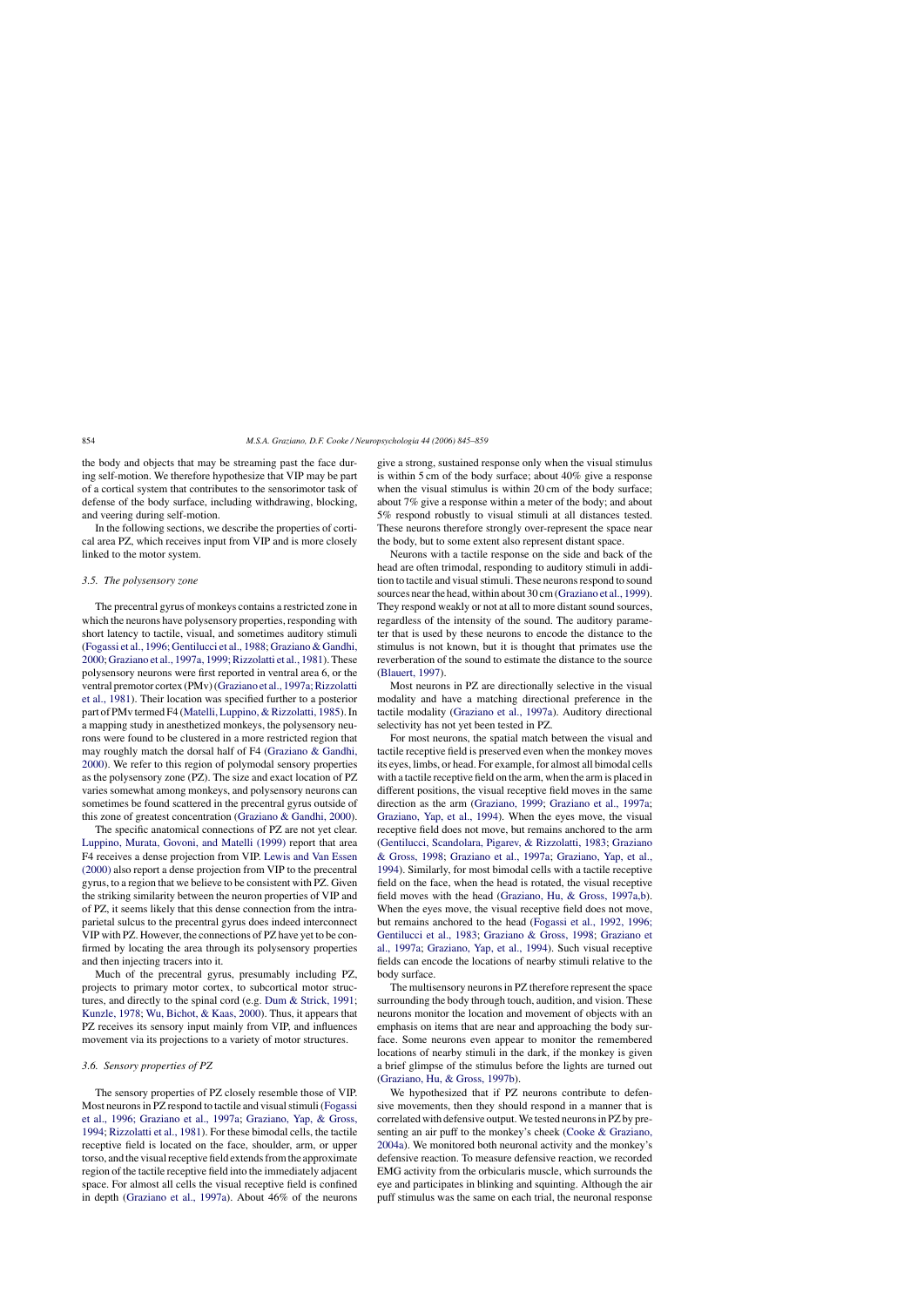and the monkey's defensive reaction varied from trial to trial. The trials on which the PZ neurons gave a larger response corresponded to the trials on which the monkey gave a larger defensive reaction to the air puff. The neuronal activity in PZ, therefore, was correlated with the magnitude of the defensive output. This result suggests that there is indeed some relation between PZ neuronal activity and defensive behavior. However, to test this relationship more directly requires causal experiments such as activation or inactivation of neuronal tissue. The following sections present evidence from both approaches.

# *3.7. Electrical stimulation of PZ*

We electrically stimulated sites within PZ and studied the evoked movements ([Cooke & Graziano, 2004a;](#page-12-0) [Graziano,](#page-13-0) [Taylor, & Moore, 2002\).](#page-13-0) The movements were consistent with avoiding, withdrawing, or protecting the part of the body on which the tactile receptive field was located ([Fig. 2G](#page-2-0) and I). For some cortical sites in PZ, the neurons responded to tactile stimuli on the side of the head and to visual stimuli near and approaching the tactile receptive field. Stimulation of these sites evoked a constellation of movements including blinking, squinting, flattening the ear against the side of the head, elevating the upper lip, shifting the head away from the sensory receptive fields, shrugging the shoulder, and rapidly lifting the hand into the space near the side of the head as if to block an impending impact. For other cortical sites, the neurons responded to tactile stimuli on the hand and forearm and to visual stimuli near and approaching the hand. Stimulation of these sites evoked a fast withdrawal of the hand to a guarding-like posture behind the back. Stimulation of non-polysensory sites surrounding area PZ did not result in defensive-like movements.

Other studies have reported blinking, squinting, and other defense-related movements on stimulation of a similar region of cortex just posterior to the bend in the arcuate sulcus [\(Dearworth](#page-12-0) [& Gamlin, 2002;](#page-12-0) [Smith, 1936\).](#page-14-0) In one of the first systematic studies of the precentral gyrus, [Ferrier \(1873\)](#page-12-0) described an area posterior to the bend in the arcuate sulcus that, when stimulated, evoked a set of facial grimaces. Recently, a region of motor cortex in the rat has been described for which stimulation evokes a withdrawal of the whiskers, a facial grimace, a retraction of the ear, and possibly movements of the forelimb into the space beside the head [\(Haiss & Schwarz, 2005\).](#page-13-0) One interpretation of these evoked movements is that the rat motor cortex also includes a subregion that emphasizes defensive reactions.

One of the most distinctive components of a normal defensive reaction is a movement of the eyes from any initial position toward the center of gaze. These centering eye movements are slower than normal saccades and begin with a characteristic downward and nasal curve. [Fujii, Mushiake, and Tanji \(1998\)](#page-13-0) obtained centering eye movements on stimulation of the ventral precentral gyrus. However, whether these centering movements were true saccades or defense-related eye movements, and whether they were obtained from polysensory cortex or surrounding, non-polysensory cortex, was not directly examined in that experiment. To address this issue, we stimulated sites within and outside of PZ and measured eye movement. We

found that for most sites in PZ, stimulation evoked a characteristic, defensive-like centering of the eyes, illustrated in [Fig. 3C](#page-3-0). An analysis of speed and trajectory showed that these evoked movements closely resembled defense-related movements and not saccades ([Cooke & Graziano, 2004a\).](#page-12-0) Stimulation of cortical sites just outside of PZ did not evoke eye movements.

In summary, electrical stimulation of sites in PZ evokes a set of arm, head, facial, and eye movements resembling the defensive movements that occur during air puff.

### *3.8. Reversible activation and inactivation of PZ*

In order to further test the role of area PZ in the coordination of defensive movements, we disinhibited neuronal activity in PZ by injecting the chemical bicuculline and inhibited neuronal activity by injecting the chemical muscimol ([Cooke & Graziano,](#page-12-0) [2004b\).](#page-12-0)

When bicuculine was injected into PZ, not only did the local neuronal activity increase, but the neurons also began to fire in intense spontaneous bursts of activity with approximately 5–30 s between bursts. Each spontaneous burst of neuronal activity was followed at short latency by the standard set of defensivelike movements, including blinking, squinting, flattening the ear against the side of the head, elevating the upper lip, shifting the head away from the sensory receptive fields, shrugging the shoulder, and rapidly lifting the hand into the space near the side of the head as if to block an impending impact. That is, chemical stimulation of neurons within PZ produced the same effect as electrical stimulation.

In addition to evoking defensive-like movements by inducing bursts of neuronal activity, bicuculline also altered the monkey's actual defensive reaction to an air puff directed at the face. After the injection of bicuculline into PZ, the monkey gave an exaggerated defensive reaction to the air puff. The magnitude of the defensive reaction, as measured by orbicularis EMG, was approximately 45% larger after bicuculline injection than before injection. The orbicularis muscle participates in blinking and squinting and is active to some degree during a range of behaviors including chewing, eyebrow movements during gaze shifts, and making threat faces. We found, however, that the injection of bicuculline into PZ did not alter the muscle activity measured during these other behaviors. Instead the effect was limited to the defensive reaction.

When muscimol was injected into PZ, thereby inhibiting neuronal activity, the monkey's defensive reaction to the air puff was reduced. The magnitude of the defensive reaction, as measured by orbicularis EMG, was approximately 30% smaller after muscimol injection than before injection.

These results demonstrate that disinhibing PZ can result in enhanced defensive reactions, and inhibiting PZ can result in reduced defensive reactions, indicating that PZ may indeed play a role in defensive behavior.

# **4. Relationship between PZ and VIP**

Neurons in VIP and PZ respond to similar types of sensory stimuli, and electrical stimulation in both areas leads to similar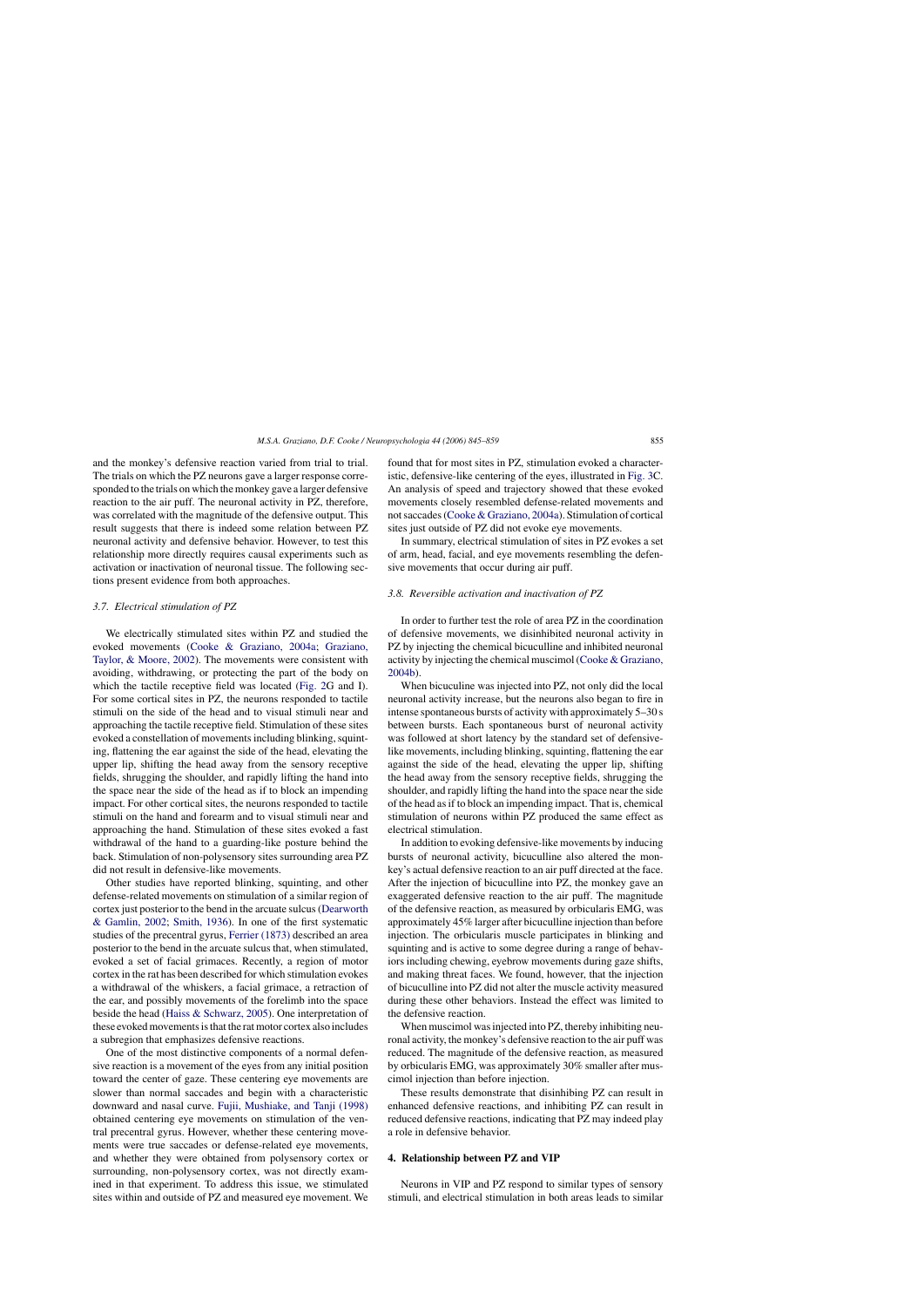defensive-like output. Their properties, however, are not identical. The differences are most apparent in the stimulation-evoked movements, since these were tested using similar procedures in both areas [\(Cooke & Graziano, 2004a;](#page-12-0) [Cooke et al., 2003;](#page-12-0) Graziano, Taylor, & Gross, 2002). As expected, the differences tend to suggest that VIP is relatively more involved in sensory processing for nearby space and PZ is relatively more involved in defensive motor output.

The current threshold for evoking a movement is much lower in PZ than in VIP. A current of  $20 \mu A$  is usually sufficient to evoke a visible movement in PZ, whereas a current as high as  $100 \mu A$  is often required to obtain a movement in VIP. This difference in threshold is consistent with the known connections of PZ to cortical and subcortical motor structures (e.g. [Dum &](#page-12-0) [Strick, 1991;](#page-12-0) [Kunzle, 1978; Wu et al., 2000\).](#page-13-0)

The movements evoked from PZ remain even when the monkey is anesthetized. In VIP, in contrast, anesthesia eliminates or greatly reduces the electrically evoked movement. This result again suggests that the pathways from PZ to the motor output are more robust.

In PZ, the defensive-like movements are evoked on every stimulation trial with a mechanical reliability. The magnitude of the evoked movement does not change even over hundreds of trials. In VIP, in contrast, we found that for about 20% of the stimulation sites, the evoked movement diminishes over repeated trials in an adaptation-like fashion. After adapting a site in VIP in this fashion using a sequence of stimulation trials, if a long inter-trial interval is then introduced such as a 10 or 15 min rest, then the stimulation effect recovers and stimulation once again evokes a large reaction.

In PZ, after each stimulation train ends, the evoked movement ends. Even when the movement resembles a violent flinch, the reaction stops abruptly on stimulation offset. The monkey returns within about 100 ms to its previous behavior, such as feeding or grooming itself, with no sign of distress or of having experienced any noxious percept associated with the stimulation. In contrast, for about 20% of the sites in VIP, we observed after-reactions of the monkey that suggested a possible sensory percept. In these cases, after the stimulation-evoked movement, the monkey continued to palpate the side of its head with its hand as if trying to find an object that it had sensed in that location. Thus, our purely subjective impression was that stimulation of PZ never evoked a sensory percept associated with the receptive fields of the neurons, whereas stimulation of VIP sometimes did.

It is tempting to construct a simple model of a cortical loop in which visual, tactile, and auditory information converges in VIP to represent nearby space, VIP communicates to PZ, and PZ sends motor commands to subcortical structures, resulting in an appropriate defensive reaction. In this view, VIP and PZ are connected in series and lie along a specific sensorimotor pathway. This view might be partially correct. However, it is not complete and cannot explain at least one curious aspect of the data. Stimulation of VIP evokes a blink with a latency as short as 10 ms, whereas stimulation of PZ evokes a blink with an average latency of about 30 ms, and a minimum latency of about 20 ms. Somehow, VIP has a privileged, fast route to the motor output that PZ does not have. One possibility is that VIP connects directly to subcortical structures involved in blink.

Clearly, VIP and PZ are not connected in a simple sequence, but rather are embedded in a network of cortical and subcortical areas. It is not yet clear what these other areas may be. There is evidence to suggest at least some defensive, obstacle-avoidance, or looming detection functions of the putamen [\(Graziano &](#page-13-0) [Gross, 1993\),](#page-13-0) parietal area 7b ([Graziano & Gross, 1995\),](#page-13-0) and the superior colliculus [\(Dean, Redgrave, & Westby, 1989\).](#page-12-0) The spinal cord also contains machinery for the spatially directed withdrawal of body parts from noxious somatosensory stimuli ([Clarke & Harris, 2004;](#page-12-0) [Hagbarth, 1960; Schouenborg et](#page-13-0) [al., 1995; Sherrington, 1910\).](#page-13-0) Subregions of the amygdala, the hypothalamus, and the periaqueductal gray contribute to the emotional reaction to noxious stimuli ([Brandao, Troncoso, de](#page-12-0) [Souza Silva, & Huston, 2003\),](#page-12-0) perhaps helping to enhance or suppress defensive reactions under different circumstances. All of these brain areas presumably work together to produce a normal defensive reaction.

# **5. Assigning a function to a brain area**

Is it helpful to assign the function of defense of the body surface to areas VIP and PZ? Consider one cortical area that has been particularly thoroughly studied: the frontal eye fields (FEF). Electrical stimulation of this area evokes saccadic eye movements in a systematic map, and neurons in this area fire bursts of activity just before and during saccades [\(Bruce et al.,](#page-12-0) [1985;](#page-12-0) [Robinson & Fuchs, 1969\).](#page-14-0) Recent results show that the FEF is more than a saccade generating area. It has been implicated in decision making, particularly in selecting which target to saccade to next [\(Murthy, Thompson, & Schall, 2001;](#page-13-0) [Schall,](#page-14-0) [Hanes, Thompson, & King, 1995;](#page-14-0) [Thompson, Hanes, Bichot,](#page-14-0) [& Schall, 1996\).](#page-14-0) It has also been implicated in the shifting and focusing of spatial attention [\(Moore & Armstrong, 2003;](#page-13-0) [Moore](#page-13-0) [& Fallah, 2004\).](#page-13-0) One possible lesson to be learned from the FEF is that a brain area may participate in a bundle of related functions, ranging from simple sensory or motor functions to more subtle cognitive functions.

In a similar spirit, we propose that areas VIP and PZ probably contribute to a bundle of related functions. At the most concrete level, neurons in these areas respond to stimuli that are near, approaching, or impacting the body surface, and electrical stimulation of these areas results in overt defensive behavior. On a more complex level, these areas may participate in spatial processing, navigation, and in the general allocation of attention to objects near the body.

These cortical areas could even play a role in social behavior, in the following fashion. Defensive mechanisms place special emphasis on protecting certain parts of the body, such as the face, neck, and abdomen. Dogs expose their abdomens in a submissive social gesture. During pair bonding, humans touch their mouths to each other's bodies with an emphasis on vulnerable portions such as the face and throat. We speculate that these social interactions take advantage of the body's natural defensive mechanisms. Trust and submission can be achieved, and also communicated to others, by actively suppressing the nor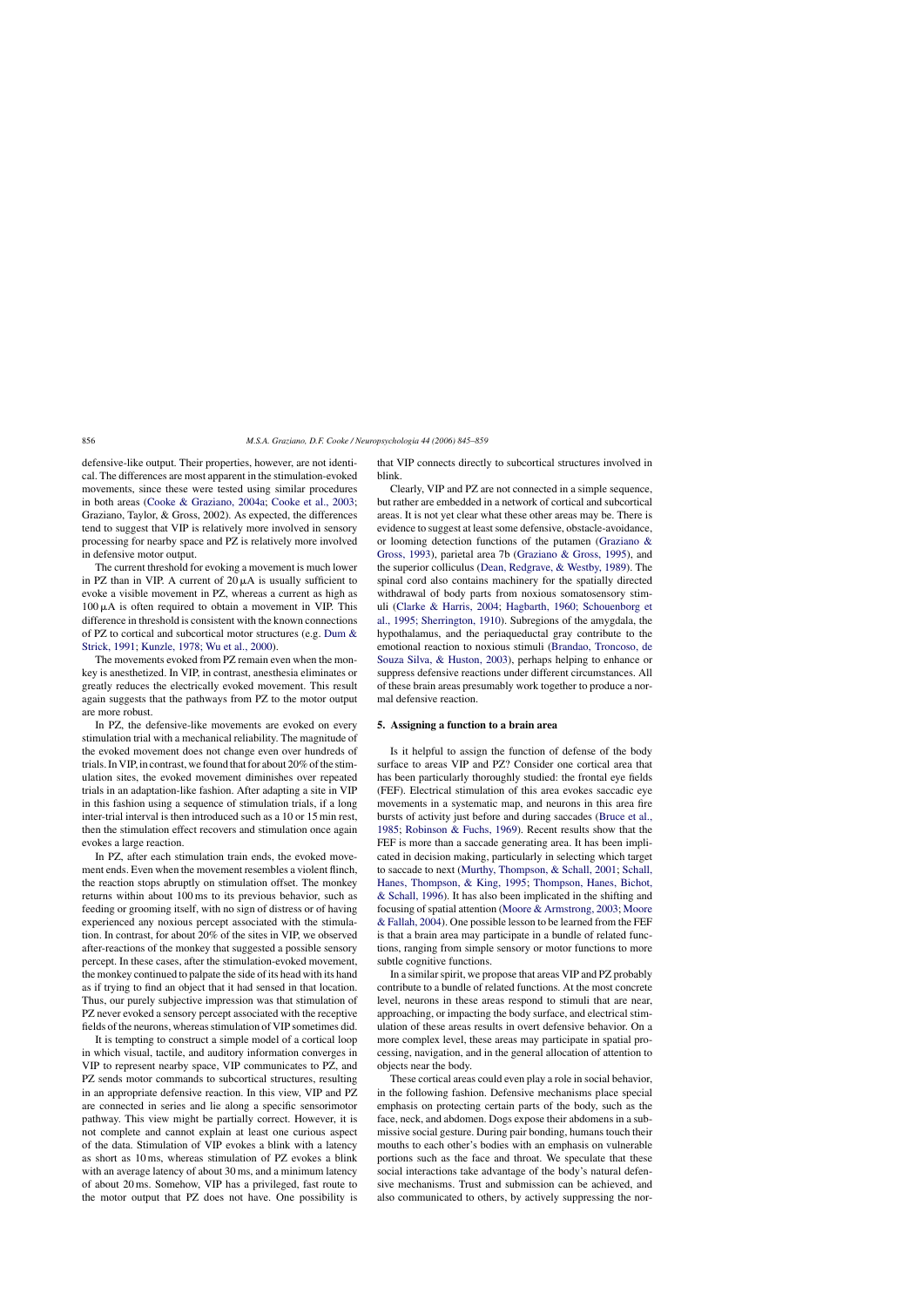<span id="page-12-0"></span>mal defensive reactions and allowing conspecifics into the most heavily defended parts of personal space.

Our point here is that brain areas that participate in the defense of the body surface need not be restricted to simple reflexlike functions, but can participate in highly complex and subtle behavior. In this view, it is not correct to assign a single or rigid function to areas VIP and PZ. We suggest that whereas one basic function of these areas may be to protect the body surface, they may have a wide variety of other, closely or distantly related functions.

### **Acknowledgements**

We thank Ann P. Fox for her many insights into animal behavior and helpful knowledge of the literature on defense, and Frank Bremmer for helpful comments on the manuscript.

### **References**

- Andersen, R. A., Brotchie, P. R., & Mazzoni, P. (1992). Evidence for the lateral intraparietal area as the parietal eye field. *Current Opinion in Neurobiology*, *2*, 840–846.
- Avillac, M., Deneve, S., Olivier, E., Pouget, A., & Duhamel, J. R. Reference frames for representing visual and tactile locations in parietal cortex. *Nature Neuroscience*, in press.
- Ball, W., & Tronick, E. (1971). Infant responses to impending collision: Optical and real. *Science*, *171*, 818–820.
- Batista, A. P., Buneo, C. A., Snyder, L. H., & Andersen, R. A. (1999). Reach plans in eye-centered coordinates. *Science*, *285*, 257–260.
- Bergamin, O., Bizzarri, S., & Straumann, D. (2002). Ocular torsion during voluntary blinks in humans. *Investigative Ophthalmology and Visual Science*, *43*, 3438–3443.
- Blauert, J. (1997). *Spatial hearing: The psychophysics of human sound localization*. Cambridge, MA: MIT Press (translated by John S. Allen).
- Bour, L. J., Aramideh, M., & de Visser, B. W. (2000). Neurophysiological aspects of eye and eyelid movements during blinking in humans. *Journal of Neurophysiology*, *83*, 166–176.
- Bour, L. J., de Visser, B. W., Aramideh, M., & Speelman, J. (2002). Origin of eye and eyelid movements during blinking. *Movement Disorders*, *17*, S30–S32.
- Boussaoud, D., Ungerleider, L. G., & Desimone, R. (1990). Pathways for motion analysis: Cortical connections of the medial superior temporal and fundus of the superior temporal visual areas in the macaque. *Journal of Comparative Neurology*, *296*, 462–495.
- Brandao, M. L., Troncoso, A. C., de Souza Silva, M. A., & Huston, J. P. (2003). The relevance of neuronal substrates of defense in the midbrain tectum to anxiety and stress: Empirical and conceptual considerations. *European Journal of Pharmacology*, *463*, 225–233.
- Bremmer, F., Duhamel, J. R., Ben Hamed, S., & Graf, W. (2002). Heading encoding in the macaque ventral intraparietal area (VIP). *European Journal of Neuroscience*, *16*, 1554–1568.
- Bremmer, F., Klam, F., Duhamel, J. R., Ben Hamed, S., & Graf, W. (2002). Visual-vestibular interactive responses in the macaque ventral intraparietal area (VIP). *European Journal of Neuroscience*, *16*, 1569–1586.
- Bremmer, F., Schlack, A., Hoffmann, K.-P., Zilles, K., & Fink, G. R. (2001). Encoding motion in near extrapersonal space in the primate ventral intraparietal area (VIP). *Society of Neuroscience Abstracts*, *27*, 58.1.
- Bruce, C. J., Goldberg, M. E., Bushnell, M. C., & Stanton, G. B. (1985). Primate frontal eye fields. II. Physiological and anatomical correlates of electrically evoked eye movements. *Journal of Neurophysiology*, *54*, 714–734.
- Burnod, Y., Baraduc, P., Battaglia-Mayer, A., Guigon, E., Koechlin, E., Ferraina, S., et al. (1999). Parieto-frontal coding of reaching: An integrated framework. *Experimental Brain Research*, *129*, 325–346.
- Cavada, C., & Goldman-Rakic, P. S. (1989). Posterior parietal cortex in rhesus monkey: I. Parcellation of areas based on distinctive limbic and sensory corticocortical connections. *Journal of Comparative Neurology*, *287*, 393–421.
- Clarke, R. W., & Harris, J. (2004). The organization of motor responses to noxious stimuli. *Brain Research Reviews*, *46*, 163–172.
- Colby, C. L., Duhamel, J. R., & Goldberg, M. E. (1993). Ventral intraparietal area of the macaque: Anatomic location and visual response properties. *Journal of Neurophysiology*, *69*, 902–914.
- Collewijn, H., van der Steen, J., & Steinman, R. M. (1985). Human eye movements associated with blinks and prolonged eyelid closure. *Journal of Neurophysiology*, *54*, 11–27.
- Cook, E. P., & Maunsell, J. H. (2002). Attentional modulation of behavioral performance and neuronal responses in middle temporal and ventral intraparietal areas of macaque monkey. *Journal of Neuroscience*, *22*, 1994–2004.
- Cooke, D. F., & Graziano, M. S. A. (2003). Defensive movements evoked by air puff in monkeys. *Journal of Neurophysiology*, *90*, 3317–3329.
- Cooke, D. F., & Graziano, M. S. A. (2004a). Sensorimotor integration in the precentral gyrus: Polysensory neurons and defensive movements. *Journal of Neurophysiology*, *91*, 1648–1660.
- Cooke, D. F., & Graziano, M. S. A. (2004b). Super-flinchers and nerves of steel: Defensive movements altered by chemical manipulation of a cortical motor area. *Neuron*, *43*, 585–593.
- Cooke, D. F., Taylor, C. S. R., Moore, T., & Graziano, M. S. A. (2003). Complex movements evoked by microstimulation of the ventral intraparietal area. *Proceedings of the National Academy of Sciences United States of America*, *100*, 6163–6168.
- Damasio, A. R., & Geschwind, N. (1984). The neural basis of language. *Annual Review of Neuroscience*, *7*, 127–147.
- Davis, M. (1984). The mammalian startle response. In R. C. Eaton (Ed.), *Neural mechanisms of startle behavior* (pp. 287–351). New York NY: Plenum Press.
- Dean, P., Redgrave, P., & Westby, G. W. (1989). Event or emergency? Two response systems in the mammalian superior colliculus. *Trends in Neuroscience*, *12*, 137–147.
- Dearworth, J. R., & Gamlin, P. D. R. (2002). Periarcuate cortex neurons sensitive to rapidly approaching targets. *Society of Neuroscience Abstracts*, 56.12.
- Di Pellegrino, G., Ladavas, E., & Farne, A. (1997). Seeing where your hands are. *Nature*, *388*, 730.
- Dosey, M. A., & Meisels, M. (1969). Personal space and self-protection. *Journal of Personal and Social Psychology*, *11*, 93–97.
- Duffy, C. J., & Wurtz, R. H. (1991). Sensitivity of MST neurons to optic flow stimuli. I. A continuum of response selectivity to large-field stimuli. *Journal of Neurophysiology*, *65*, 1329–1345.
- Duhamel, J. R., Bremmer, F., Ben Hamed, S., & Graf, W. (1997). Spatial invariance of visual receptive fields in parietal cortex neurons. *Nature*, *389*, 845–848.
- Duhamel, J. R., Colby, C. L., & Goldberg, M. E. (1998). Ventral intraparietal area of the macaque: Congruent visual and somatic response properties. *Journal of Neurophysiology*, *79*, 126–136.
- Dum, R. P., & Strick, P. L. (1991). The origin of corticospinal projections from the premotor areas in the frontal lobe. *Journal of Neuroscience*, *11*, 667–689.
- Edmunds, M. (1974). *Defense in animals: A survey of anti-predator defenses*. Essex, Great Britain: Longman Group Limited.
- Evinger, C., Shaw, M. D., Peck, C. K., Manning, K. A., & Baker, R. (1984). Blinking and associated eye movements in humans, guinea pigs, and rabbits. *Journal of Neurophysiology*, *52*, 323–339.
- Felipe, N. J., & Sommer, R. (1966). Invasions of personal space. *Social Problems*, *14*, 206–214.
- Ferrier, D. (1873). Experimental researches in cerebral physiology and pathology. *West Riding Lunatic Asylum Medical Report*, *3*, 30–96.
- Fogassi, L., Gallese, V., Buccino, G., Craighero, L., Fadiga, L., & Rizzolatti, G. (2001). Cortical mechanism for the visual guidance of hand grasping movements in the monkey: A reversible inactivation study. *Brain*, *124*, 571–586.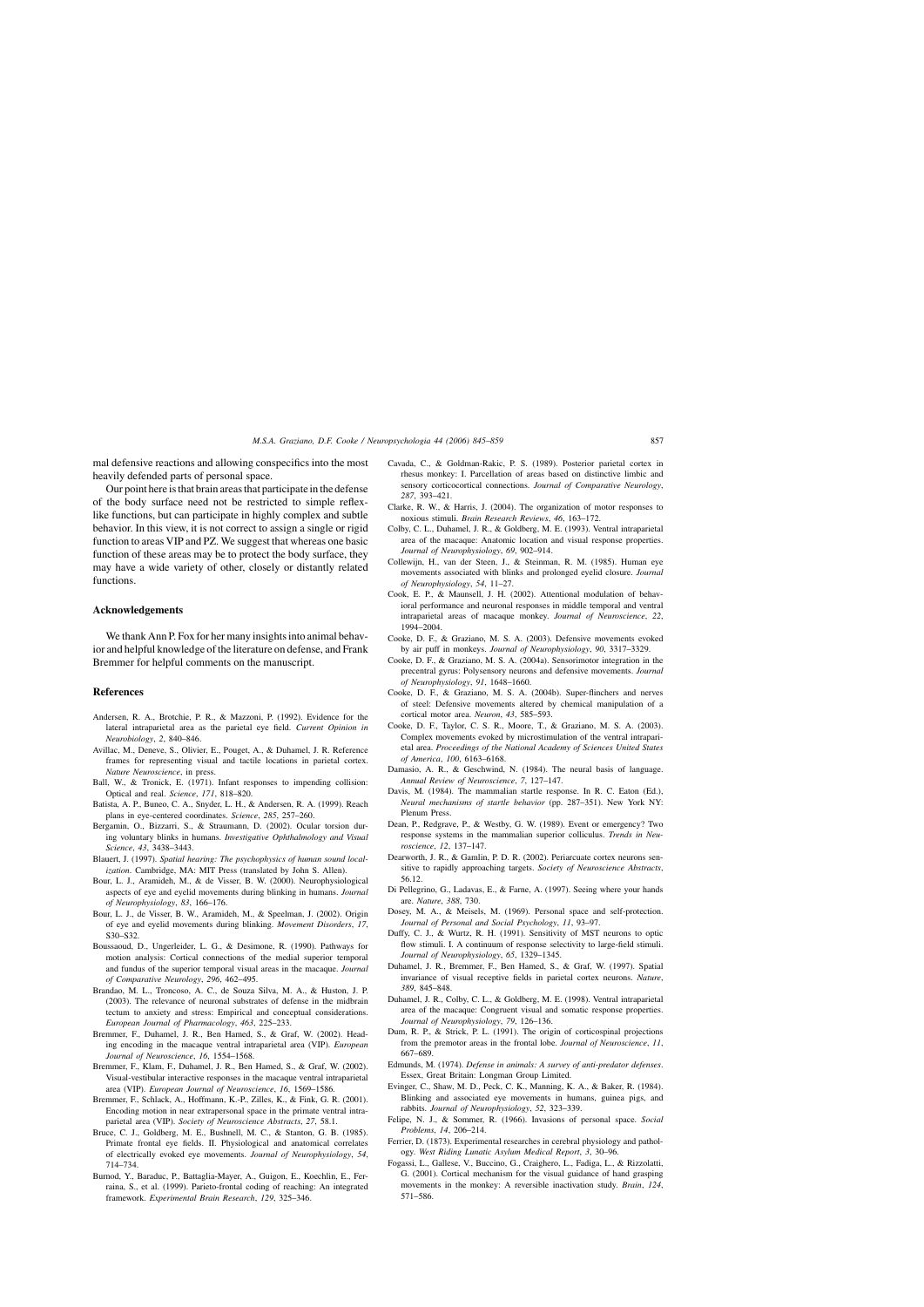- <span id="page-13-0"></span>Fogassi, L., Gallese, V., di Pellegrino, G., Fadiga, L., Gentilucci, M., Luppino, M., et al. (1992). Space coding by premotor cortex. *Experimental Brain Research*, *89*, 686–690.
- Fogassi, L., Gallese, V., Fadiga, L., Luppino, G., Matelli, M., & Rizzolatti, G. (1996). Coding of peripersonal space in inferior premotor cortex (area F4). *Journal of Neurophysiology*, *76*, 141–157.
- Froehler, M. T., & Duffy, C. J. (2002). Cortical neurons encoding path and place: Where you go is where you are. *Science*, *295*, 2462–2465.
- Fujii, N., Mushiake, H., & Tanji, J. (1998). An oculomotor representation area within the ventral premotor cortex. *Proceedings of the National Academy of Sciences United States of America*, *95*, 12034–12037.
- Gabel, S. F., Misslisch, H., Gielen, C. C., & Duysens, J. (2002). Responses of neurons in area VIP to self-induced and external visual motion. *Experimental Brain Research*, *147*, 520–528.
- Gabel, S. F., Misslisch, H., Schaafsma, S. J., & Duysens, J. (2002). Temporal properties of optic flow responses in the ventral intraparietal area. *Visual Neuroscience*, *19*, 381–388.
- Gentilucci, M., Fogassi, L., Luppino, G., Matelli, M., Camarda, R., & Rizzolatti, G. (1988). Functional organization of inferior area 6 in the macaque monkey. I. Somatotopy and the control of proximal movements. *Experimental Brain Research*, *71*, 475–490.
- Gentilucci, M., Scandolara, C., Pigarev, I. N., & Rizzolatti, G. (1983). Visual responses in the postarcuate cortex (area 6) of the monkey that are independent of eye position. *Experimental Brain Research*, *50*, 464–468.
- Gibson, J. J. (1972). *The ecological approach to visual perception*. New York, NY: Lawrence Erlbaum Associates.
- Ginsborg, B. L., & Maurice, D. M. (1959). Involuntary movements of the eye during fixation and blinking. *British Journal of Opthalmology*, *43*, 435–437.
- Goossens, H. H., & Van Opstal, A. J. (2000). Blink-perturbed saccades in monkey. I. Behavioral analysis. *Journal of Neurophysiology*, *83*, 3411–3429.
- Graziano, M. S. A. (1999). Where is my arm? The relative role of vision and proprioception in the neuronal representation of limb position. *Proceedings of the National Academy of Sciences United States of America*, *96*, 10418–10421.
- Graziano, M. S. A., Andersen, R. A., & Snowden, R. J. (1994). Tuning of MST neurons to spiral motions. *Journal of Neuroscience*, *14*, 54–67.
- Graziano, M. S. A., & Gandhi, S. (2000). Location of the polysensory zone in the precentral gyrus of anesthetized monkeys. *Experimental Brain Research*, *135*, 259–266.
- Graziano, M. S. A., & Gross, C. G. (1993). A bimodal map of space: Somatosensory receptive fields in the macaque putamen with corresponding visual receptive fields. *Experimental Brain Research*, *97*, 96–109.
- Graziano, M. S. A., & Gross, C. G. (1995). The representation of extrapersonal space: A possible role for bimodal, visual–tactile neurons. In M. S. Gazzaniga (Ed.), *The cognitive neurosciences* (pp. 1021–1034). Cambridge, MA: MIT Press.
- Graziano, M. S. A., & Gross, C. G. (1998). Visual responses with and without fixation: Neurons in premotor cortex encode spatial locations independently of eye position. *Experimental Brain Research*, *118*, 373–380.
- Graziano, M. S. A., Hu, X. T., & Gross, C. G. (1997a). Visuospatial properties of ventral premotor cortex. *Journal of Neurophysiology*, *77*, 2268–2292.
- Graziano, M. S. A., Hu, X. T., & Gross, C. G. (1997b). Coding the locations of objects in the dark. *Science*, *277*, 239–241.
- Graziano, M. S. A., Reiss, L. A., & Gross, C. G. (1999). A neuronal representation of the location of nearby sounds. *Nature*, *397*, 428–430.
- Graziano, M. S. A., Taylor, C. S. R., & Moore, T. (2002). Complex movements evoked by microstimulation of precentral cortex. *Neuron*, *34*, 841–851.
- Graziano, M. S. A., Taylor, C. S. R., Moore, T., & Cooke, D. F. (2002). The cortical control of movement revisited. *Neuron*, *36*, 349–362.
- Graziano, M. S. A., Yap, G. S., & Gross, C. G. (1994). Coding of visual space by premotor neurons. *Science*, *266*, 1054–1057.
- Hagbarth, K.-E. (1960). Spinal withdrawal reflexes in human lower limbs. *Journal of Neurology, Neurosurgery, and Psychiatry*, *23*, 222–227.
- Hall, E. T. (1966). *The hidden dimension*. Garden City, New York: Anchor Books.
- Halligan, P. W., & Marshall, J. C. (1991). Left neglect for near but not far space in man. *Nature*, *350*, 498–500.
- Hediger, H. (1955). *Studies of the psychology and behavior of captive animals in zoos and circuses*. New York, NY: Criterion Books.
- Haiss, F., & Schwarz, C. (2005). Spatial segregation of different modes of movement control in the whisker representation of rat primary motor cortex. *Journal of Neuroscience*, *25*, 1579–1587.
- Hocherman, S., & Wise, S. P. (1991). Effects of hand movement path on motor cortical activity in awake, behaving rhesus monkeys. *Experimental Brain Research*, *83*, 285–302.
- Horowitz, M. J., Duff, D. F., & Stratton, L. O. (1964). Body-buffer zone: Exploration of personal space. *Archives of General Psychiatry*, *11*, 651–656.
- Johnson, P. B., Ferraina, S., Bianchi, L., & Caminiti, R. (1996). Cortical networks for visual reaching: Physiological and anatomical organization of frontal and parietal lobe arm regions. *Cerebral Cortex*, *6*, 102–119.
- King, S. M., Dykeman, C., Redgrave, P., & Dean, P. (1992). Use of a distracting task to obtain defensive head movements to looming visual stimuli by human adults in a laboratory setting. *Perception*, *21*, 245–259.
- Klam, F., & Graf, W. (2003). Vestibular response kinematics in posterior parietal cortex neurons of macaque monkeys. *European Journal of Neuroscience*, *18*, 995–1010.
- Koch, M. (1999). The neurobiology of startle. *Progress in Neurobiology*, *59*, 107–128.
- Kunzle, H. (1978). An autoradiographic analysis of the efferent connections from premotor and adjacent prefrontal regions (areas 6 and 9) in macaca fascicularis. *Brain, Behavior, and Evolution*, *15*, 185–234.
- Kurylo, D. D., & Skavenski, A. A. (1991). Eye movements elicited by electrical stimulation of area PG in the monkey. *Journal of Neurophysiology*, *65*, 1243–1253.
- Ladavas, E., Pavani, F., & Farne, A. (2001). Auditory peripersonal space in humans: A case of auditory–tactile extinction. *Neurocase*, *7*, 97–103.
- Ladavas, E., Zeloni, G., & Farne, A. (1998). Visual peripersonal space centred on the face in humans. *Brain*, *121*, 2317–2326.
- Landis, C., & Hunt, W. A. (1939). *The startle pattern*. New York, NY: Farrar and Rinehart Inc.
- Lewis, J. W., & Van Essen, D. C. (2000). Corticocortical connections of visual, sensorimotor, and multimodal processing areas in the parietal lobe of the macaque monkey. *Journal of Comparative Neurology*, *428*, 112–137.
- Luppino, G., Murata, A., Govoni, P., & Matelli, M. (1999). Largely segregated parietofrontal connections linking rostral intraparietal cortex (areas AIP and VIP) and the ventral premotor cortex (areas F5 and F4). *Experimental Brain Research*, *128*, 181–187.
- Matelli, M., & Luppino, G. (2001). Parietofrontal circuits for action and space perception in the macaque monkey. *Neuroimage*, *14*, S27–S32.
- Matelli, M., Luppino, G., & Rizzolatti, G. (1985). Patterns of cytochrome oxidase activity in the frontal agranular cortex of the macaque monkey. *Behavioral Brain Research*, *18*, 125–136.
- Maunsell, J. H. R., & Van Essen, D. C. (1983). The connections of the middle temporal visual area (MT) and their relationship to a cortical hierarchy in the macaque monkey. *Journal of Neuroscience*, *3*, 2563–2580.
- Messier, J., & Kalaska, J. F. (2000). Covariation of primate dorsal premotor cell activity with direction and amplitude during a memorized-delay reaching task. *Journal of Neurophysiology*, *84*, 152–165.
- Moore, T., & Armstrong, K. M. (2003). Selective gating of visual signals by microstimulation of frontal cortex. *Nature*, *421*, 370–373.
- Moore, T., & Fallah, M. (2004). Microstimulation of the frontal eye field and its effects on covert spatial attention. *Journal of Neurophysiology*, *91*, 152–162.
- Murthy, A., Thompson, K. G., & Schall, J. D. (2001). Dynamic dissociation of visual selection from saccade programming in frontal eye field. *Journal of Neurophysiology*, *86*, 2634–2637.
- Nanez, J. E. (1988). Perception of impending collision in 3- to 6-week-old human infants. *Infant Behavior and Development*, *11*, 447–463.
- Page, W. K., & Duffy, C. J. (2003). Heading representation in MST: Sensory interactions and population encoding. *Journal of Neurophysiology*, *89*, 1994–2013.